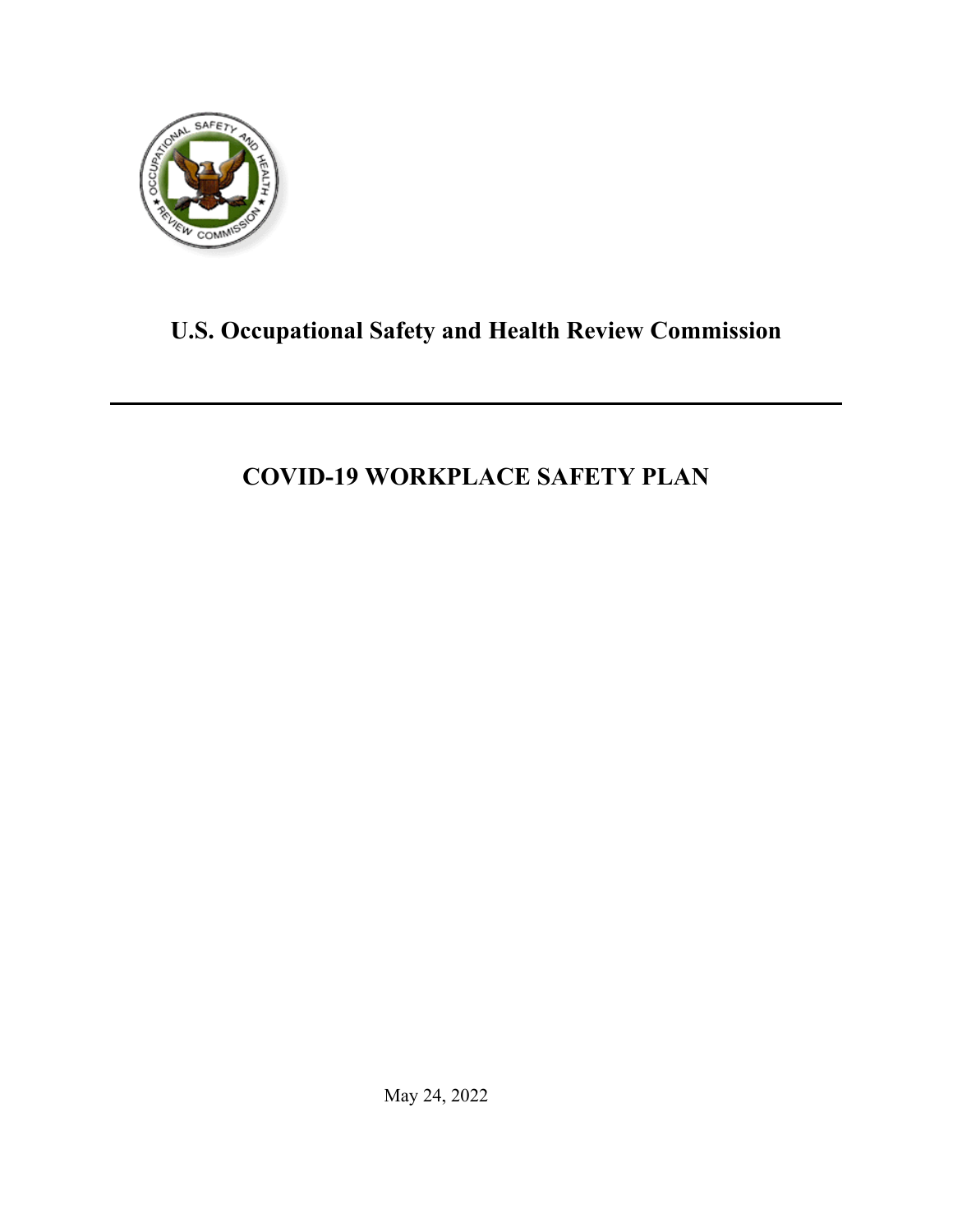# **Table of Contents**

| I.  |  |  |  |  |
|-----|--|--|--|--|
| II. |  |  |  |  |
|     |  |  |  |  |
|     |  |  |  |  |
|     |  |  |  |  |
|     |  |  |  |  |
|     |  |  |  |  |
| Ш.  |  |  |  |  |
| IV. |  |  |  |  |
| V.  |  |  |  |  |
|     |  |  |  |  |
|     |  |  |  |  |
| VI. |  |  |  |  |
|     |  |  |  |  |
|     |  |  |  |  |
|     |  |  |  |  |
|     |  |  |  |  |
|     |  |  |  |  |
|     |  |  |  |  |
| IX. |  |  |  |  |
|     |  |  |  |  |
|     |  |  |  |  |
| X.  |  |  |  |  |
| XI. |  |  |  |  |
|     |  |  |  |  |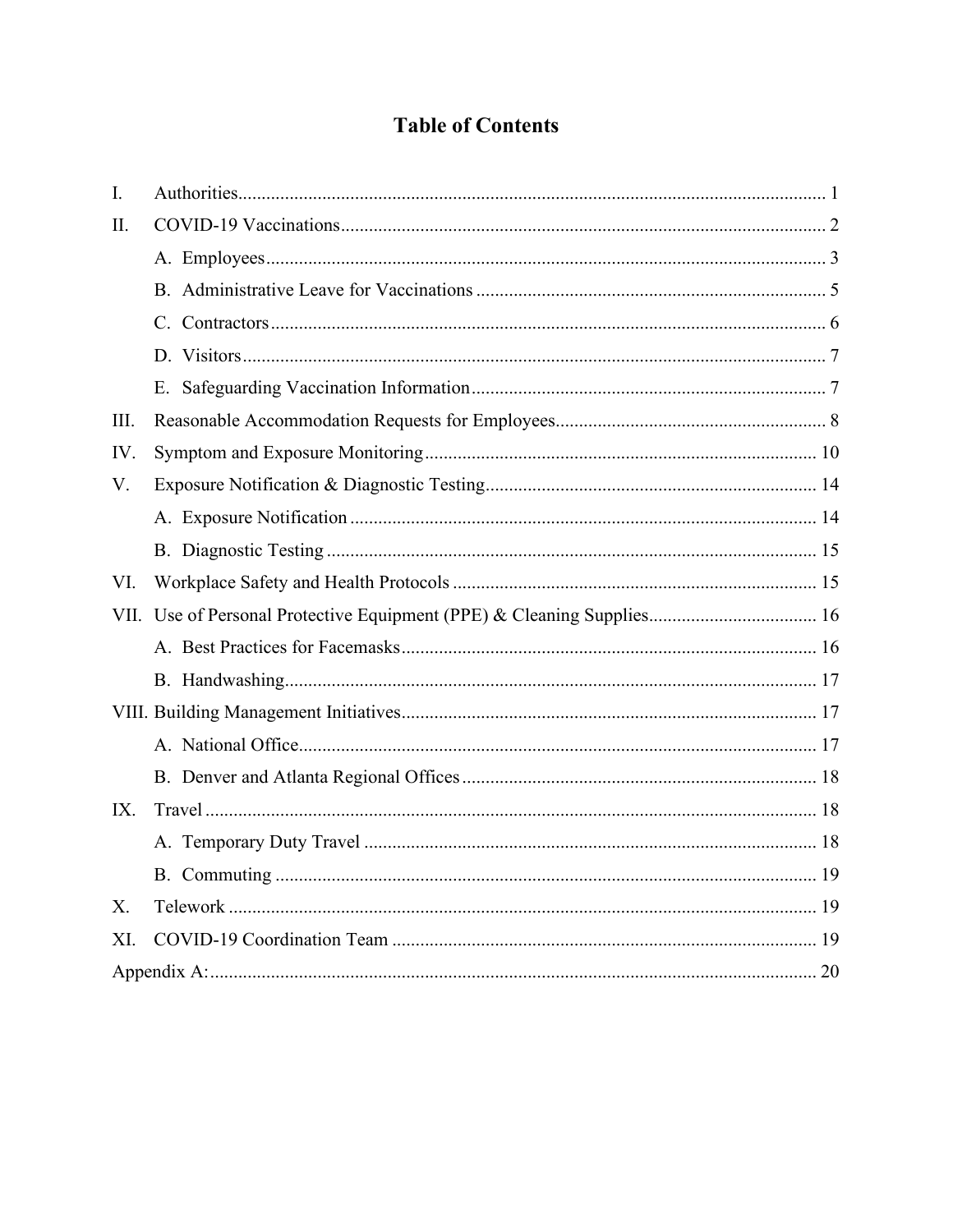

# **U.S. OCCUPATIONAL SAFETY AND HEALTH REVIEW COMMISSION COVID-19 Workplace Safety Plan**

The U.S. Occupational Safety and Health Review Commission (OSHRC or Review Commission) established a policy on May 22, 2020, to protect the safety, health, and well-being of its employees and contractors as a result of the Coronavirus (COVID-19) pandemic. This workplace safety plan has now been revised to address current agency operations and incorporate updated guidance from the Centers for Disease Control and Prevention (CDC), the Office of Management and Budget (OMB), the Office of Personnel Management (OPM), the General Services Administration (GSA), and the Occupational Safety and Health Administration (OSHA).

This plan was previously updated on the following dates:

- February 16, 2021 To reflect information and guidance about social or physical distancing, handwashing, face coverings, cleaning, disinfecting, and several other ways to maintain a safe and healthy work environment in all federal workplaces.
- January 5, 2022 To address agency reentry operations and to incorporate updated guidance from the CDC, OMB, OPM, GSA, OSHA, as well as executive orders issued by the President.

All employees and contractors are required to comply with this plan. It also applies to any authorized visitors who must enter agency offices (e.g., building maintenance, those seeking agency services). To minimize the risk of potential exposure, other individuals (e.g., family members, friends) should not be present in the workplace unless absolutely necessary (e.g., you are not feeling well and a family member or friend is picking you up from the workplace).

# <span id="page-2-0"></span>**I. Authorities**

- GSA Safer Federal Workforce Task Force Initial Implementation Guidance for Federal [Agencies on COVID-19 Community Levels and Mask-Wearing](https://www.saferfederalworkforce.gov/downloads/COVID-19%20Community%20Levels_Initial%20Guidance%20for%20Federal%20Agencies_20220228.pdf)
- [CDC Updates and Shortens Recommended Isolation and Quarantine Period for General](https://www.cdc.gov/media/releases/2021/s1227-isolation-quarantine-guidance.html)  [Population](https://www.cdc.gov/media/releases/2021/s1227-isolation-quarantine-guidance.html)
- CDC [Travel Guidance](https://www.cdc.gov/coronavirus/2019-ncov/travelers/index.html)
- Executive Order 14043 [Requiring Coronavirus Disease 2019 Vaccination for Federal](https://www.whitehouse.gov/briefing-room/presidential-actions/2021/09/09/executive-order-on-requiring-coronavirus-disease-2019-vaccination-for-federal-employees/)  [Employees](https://www.whitehouse.gov/briefing-room/presidential-actions/2021/09/09/executive-order-on-requiring-coronavirus-disease-2019-vaccination-for-federal-employees/)
- Executive Order 14042 [Ensuring Adequate COVID Safety Protocols for Federal](https://www.whitehouse.gov/briefing-room/presidential-actions/2021/09/09/executive-order-on-ensuring-adequate-covid-safety-protocols-for-federal-contractors/)  **[Contractors](https://www.whitehouse.gov/briefing-room/presidential-actions/2021/09/09/executive-order-on-ensuring-adequate-covid-safety-protocols-for-federal-contractors/)**
- [Federal Acquisition Regulation Council Guidance](https://www.whitehouse.gov/wp-content/uploads/2021/09/FAR-Council-Guidance-on-Agency-Issuance-of-Deviations-to-Implement-EO-14042.pdf)
- [President Biden's Path Out of the Pandemic: COVID-19 Action Plan](https://www.whitehouse.gov/covidplan/)
- [Guidance for Federal Contractors and Subcontractors \(saferfederalworkforce.gov\)](https://www.saferfederalworkforce.gov/downloads/Draft%20contractor%20guidance%20doc_20210922.pdf)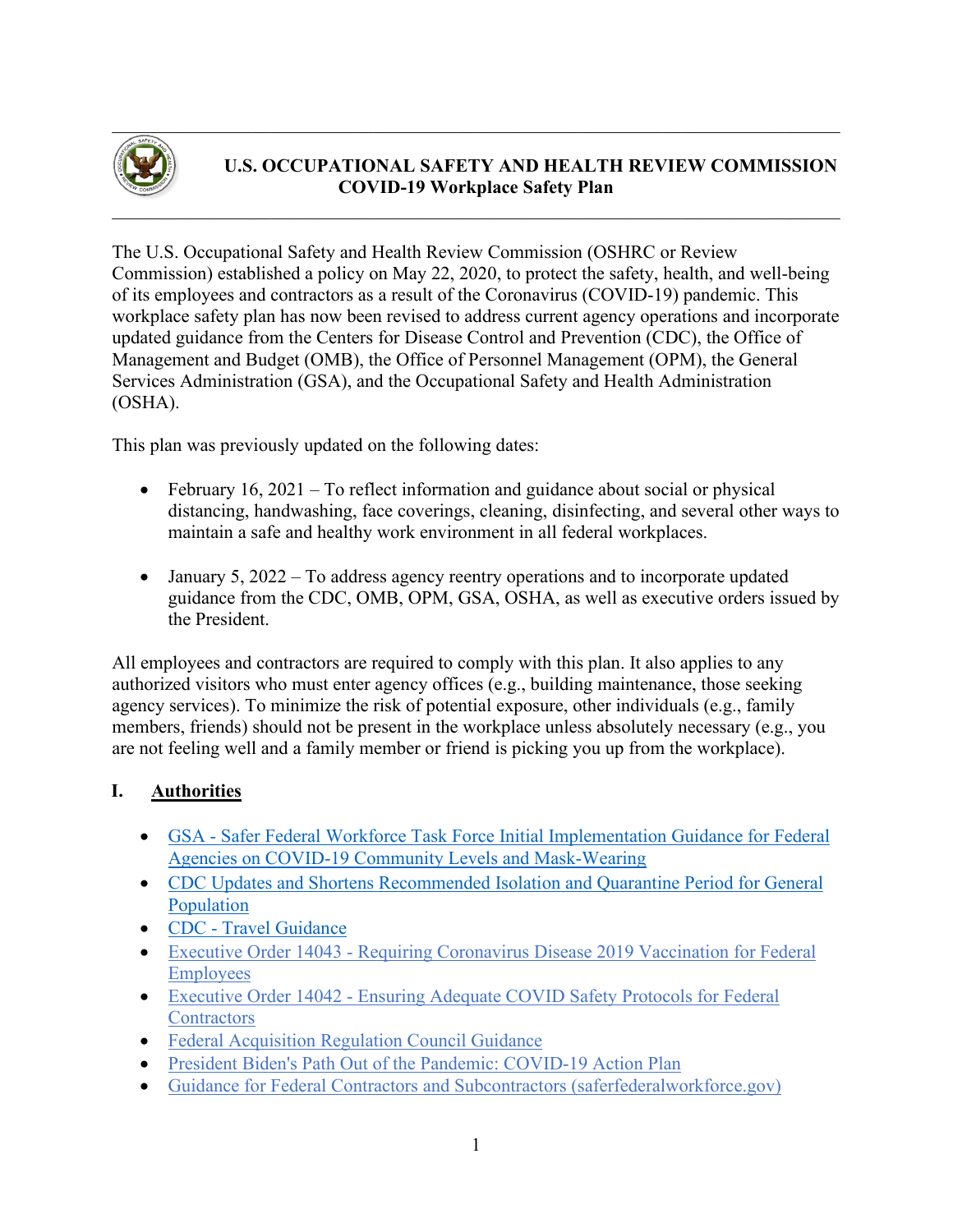- OPM Guidance on Applying Coronavirus Disease 2019 Vaccination Requirements to New Hires – [Executive Order 14043](https://chcoc.gov/content/guidance-applying-coronavirus-disease-2019-vaccination-requirements-new-hires-%E2%80%93-executive)
- [OPM Guidance on Enforcing Coronavirus Disease 2019 Vaccination Requirement for](https://chcoc.gov/content/guidance-enforcing-coronavirus-disease-2019-vaccination-requirement-federal-employees-%E2%80%93)  Federal Employees – [Executive Order 14043](https://chcoc.gov/content/guidance-enforcing-coronavirus-disease-2019-vaccination-requirement-federal-employees-%E2%80%93)
- GSA Safer Federal Workforce Task Force [COVID-19 Workplace Safety: Agency](https://www.saferfederalworkforce.gov/downloads/updates%20to%20model%20safety%20principles%209.13.21.pdf)  [Model Safety Principles](https://www.saferfederalworkforce.gov/downloads/updates%20to%20model%20safety%20principles%209.13.21.pdf)
- GSA [Safer Federal Workforce Task Force –](https://www.saferfederalworkforce.gov/faq/) Frequently Asked Questions
- CDC [Legal Authorities for Isolation and Quarantine](https://www.cdc.gov/quarantine/AboutLawsRegulationsQuarantineIsolation.html)
- OMB, OPM, and GSA M-21-25 Integrating Planning for A Safe Increased Return of [Federal Employees and Contractors to Physical Workplaces with Post-Reentry Personnel](https://www.whitehouse.gov/wp-content/uploads/2021/06/M-21-25.pdf)  [Policies and Work Environment](https://www.whitehouse.gov/wp-content/uploads/2021/06/M-21-25.pdf)
- CDC [Interim Public Health Recommendations for Fully Vaccinated People](https://www.cdc.gov/coronavirus/2019-ncov/vaccines/fully-vaccinated-guidance.html)
- OSHA Protecting Workers: Guidance on Mitigating and Preventing the Spread of [COVID-19 in the Workplace](https://www.osha.gov/coronavirus/safework)
- OMB M-21-15 [COVID-19 Safe Federal Workplace:](https://www.whitehouse.gov/wp-content/uploads/2021/01/M-21-15.pdf) Agency Model Safety Principles
- Executive Order No. 13991 [Protecting the Federal Workforce and Requiring Mask-](https://www.whitehouse.gov/briefing-room/presidential-actions/2021/01/20/executive-order-protecting-the-federal-workforce-and-requiring-mask-wearing/)[Wearing](https://www.whitehouse.gov/briefing-room/presidential-actions/2021/01/20/executive-order-protecting-the-federal-workforce-and-requiring-mask-wearing/)
- Executive Order 13998 [Promoting COVID-19 Safety in Domestic and International](https://www.whitehouse.gov/briefing-room/presidential-actions/2021/01/21/executive-order-promoting-covid-19-safety-in-domestic-and-international-travel/)  [Travel](https://www.whitehouse.gov/briefing-room/presidential-actions/2021/01/21/executive-order-promoting-covid-19-safety-in-domestic-and-international-travel/)
- OPM [Frequently Asked Questions](https://www.opm.gov/faqs/topic/pandemic/index.aspx?fid=10260ea7-b31e-4227-b0e4-94d4804b2c8a)
- CDC [Guidance for Businesses and Employers Responding to Coronavirus Disease 2019](https://www.cdc.gov/coronavirus/2019-ncov/community/guidance-business-response.html)  [\(COVID-19\)](https://www.cdc.gov/coronavirus/2019-ncov/community/guidance-business-response.html)
- EEOC [About COVID-19 and ADA, Rehab Act & Other EEO Laws](https://www.eeoc.gov/wysk/what-you-should-know-about-covid-19-and-ada-rehabilitation-act-and-other-eeo-laws)  [What You Should Know About COVID-19 and the ADA, the Rehabilitation Act, and](https://www.eeoc.gov/wysk/what-you-should-know-about-covid-19-and-ada-rehabilitation-act-and-other-eeo-laws)  [Other EEO Laws | U.S. Equal Employment Opportunity Commission \(eeoc.gov\)](https://www.eeoc.gov/wysk/what-you-should-know-about-covid-19-and-ada-rehabilitation-act-and-other-eeo-laws)
- OSHA Guidance 3390-03 2020 [Guidance on Preparing Workplaces for COVID-19](https://www.osha.gov/Publications/OSHA3990.pdf)
- Basic Program Elements for Federal Employee Occupational Safety and Health Programs, [29 CFR § 1960](https://www.osha.gov/laws-regs/regulations/standardnumber/1960/1960TableofContents)
- OPM Leave Regulations 5 CFR  $\S$  630.201, 5 CFR  $\S$  630.401, and 5 CFR  $\S$  752
- OSHRC 6 Hours of Duty, Alternative Work Schedules, Absence & Leave
- OSHRC 8 Telework
- OSHRC 21 Travel and Transportation
- OSHRC 32 Reasonable Accommodation Policy and Procedures

# <span id="page-3-0"></span>**II. COVID-19 Vaccinations**

The [CDC](https://www.cdc.gov/coronavirus/2019-ncov/vaccines/vaccine-benefits.html) recommends getting a COVID-19 vaccine to significantly reduce your chance of contracting and spreading the virus that causes COVID-19, and from becoming seriously ill if you do get COVID-19. Getting vaccinated can also protect people around you, [particularly](https://www.cdc.gov/coronavirus/2019-ncov/need-extra-precautions/index.html)  [people at increased risk for severe illness from COVID-19.](https://www.cdc.gov/coronavirus/2019-ncov/need-extra-precautions/index.html) You are considered [fully vaccinated](https://www.cdc.gov/coronavirus/2019-ncov/vaccines/fully-vaccinated.html) for COVID-19 two weeks after you have received the second dose in a 2-dose series (Pfizer/- BioNTech/Comirnaty, Moderna, or AstraZeneca/Oxford), or two weeks after you have received a single-dose vaccine (Johnson and Johnson (J&J)/Janssen). Your COVID-19 vaccination is considered up to date if you have received all recommended doses in the primary series and one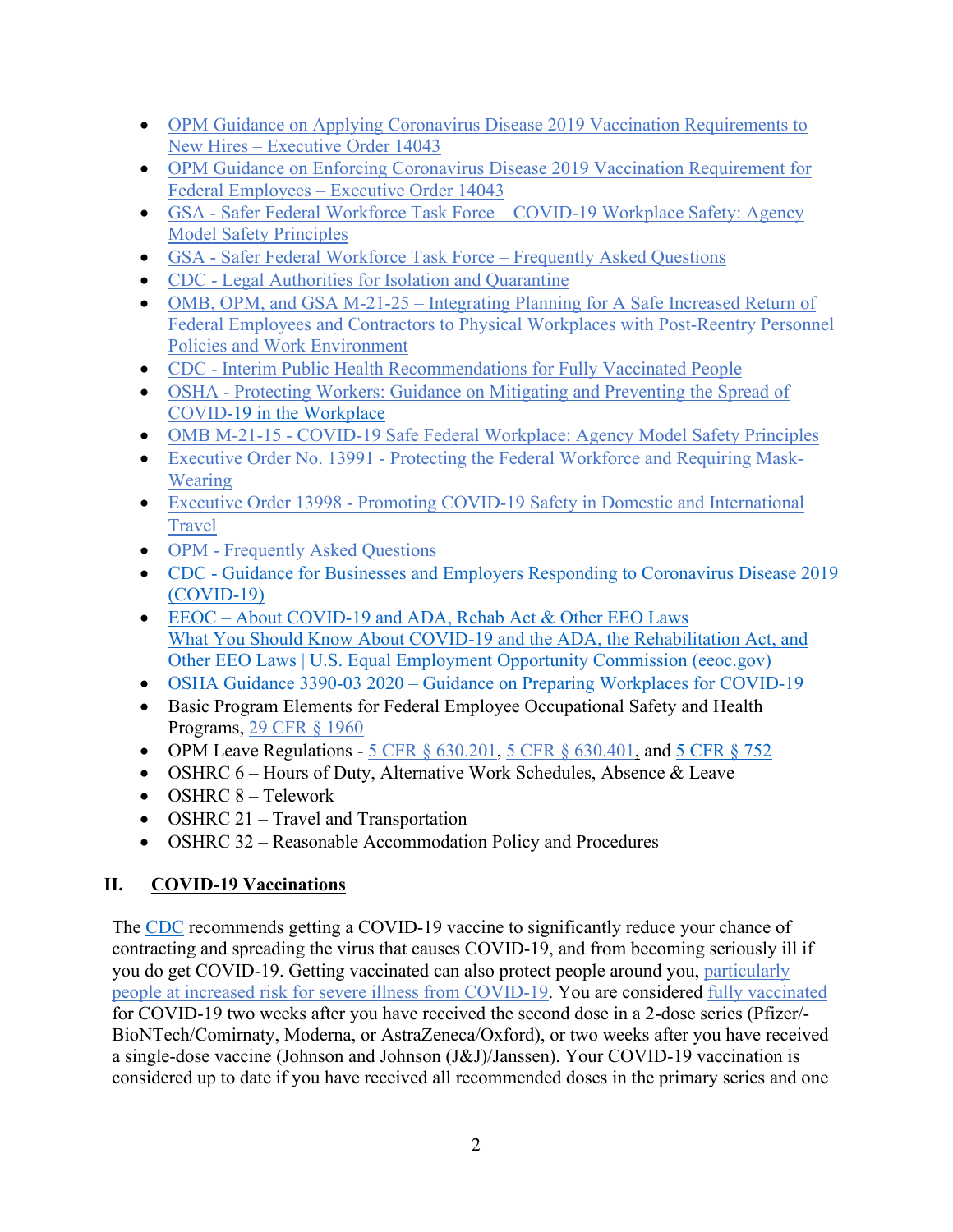booster when eligible. Getting a second booster is not necessary to be considered up to date at this time.

#### <span id="page-4-0"></span>**A. Employees**

**NOTE:** On January 21, 2022, a federal district court granted a preliminary injunction, enjoining federal agencies from implementing or enforcing Executive Order (EO) 14043 on *Requiring Coronavirus Disease 2019 Vaccination for Federal Employees*. The U.S. Court of Appeals for the Fifth Circuit issued an opinion on April 8, 2022, stating that the district court erred in issuing a preliminary injunction and was required to dismiss the case. However, there are still procedural steps that need to take place to lift the district court's injunction. In the interim, the Review Commission will take no action to implement or enforce the COVID-19 vaccination requirement pursuant to EO 14043.

During this interim period, employees will be asked to provide documentation of their vaccination status, including whether their vaccination is up to date, for the sole purpose of determining appropriate safety protocols (e.g., testing, quarantine). Safety protocols related to quarantine are contingent in part on whether you are [up to date with your COVID-19](https://www.cdc.gov/coronavirus/2019-ncov/vaccines/stay-up-to-date.html) [vaccine,](https://www.cdc.gov/coronavirus/2019-ncov/vaccines/stay-up-to-date.html) including recommended additional [primary series doses](https://www.cdc.gov/coronavirus/2019-ncov/vaccines/recommendations/immuno.html) and [booster shots.](https://www.cdc.gov/coronavirus/2019-ncov/vaccines/booster-shot.html) To facilitate implementation of safety protocols, the Review Commission will maintain documentation about whether employees are up to date with COVID-19 vaccines pursuant to the safeguards set forth below in Section II.E.

Employees must wear a facemask that meets [CDC Guidelines](https://www.cdc.gov/coronavirus/2019-ncov/prevent-getting-sick/about-face-coverings.html) when the [COVID-19](https://www.cdc.gov/coronavirus/2019-ncov/science/community-levels.html)  [community level](https://www.cdc.gov/coronavirus/2019-ncov/science/community-levels.html) is **high** regardless of their vaccination status. Employees who are not [up to](https://www.cdc.gov/coronavirus/2019-ncov/vaccines/stay-up-to-date.html)  [date with their COVID-19 vaccine](https://www.cdc.gov/coronavirus/2019-ncov/vaccines/stay-up-to-date.html) (including those who have been granted an exception from the vaccine mandate because of an approved accommodation) must practice social distancing whenever present in Review Commission workspaces regardless of the COVID-19 community levels.

In addition, when [community levels](https://www.cdc.gov/coronavirus/2019-ncov/science/community-levels.html) are **medium** or **high** in counties/territory where the National and Regional offices reside (e.g., District of Columbia, Denver, and Fulton), any employee who is not fully vaccinated must be tested for COVID-19 prior to entering the workplace. These screening tests are intended to identify asymptomatic or pre-symptomatic infected individuals without known or suspected exposure to SARS-CoV-2. Testing is **mandatory** for these employees and must be performed two times per week (e.g., Monday and Thursday). Employees are required to coordinate an agreed upon testing schedule with their supervisor.

Only results from a viral test, such as a Polymerase Chain Reaction (PCR), or an antigen test, that has been [authorized by the Food and Drug Administration](https://www.fda.gov/medical-devices/coronavirus-disease-2019-covid-19-emergency-use-authorizations-medical-devices/in-vitro-diagnostics-euas-antigen-diagnostic-tests-sars-cov-2) to detect current infection, will be accepted. The test can be performed at any facility (e.g., Walgreens, CVS Pharmacy, their local health department) that provides a report of test results, a copy of which must be provided to your supervisor or their designee for each test. All testing documentation will be filed and maintained in the employee medical files (EMFs) pursuant to the government-wide system of records (OPM/GOVT-10) for EMFs, which is governed by OPM regulations (5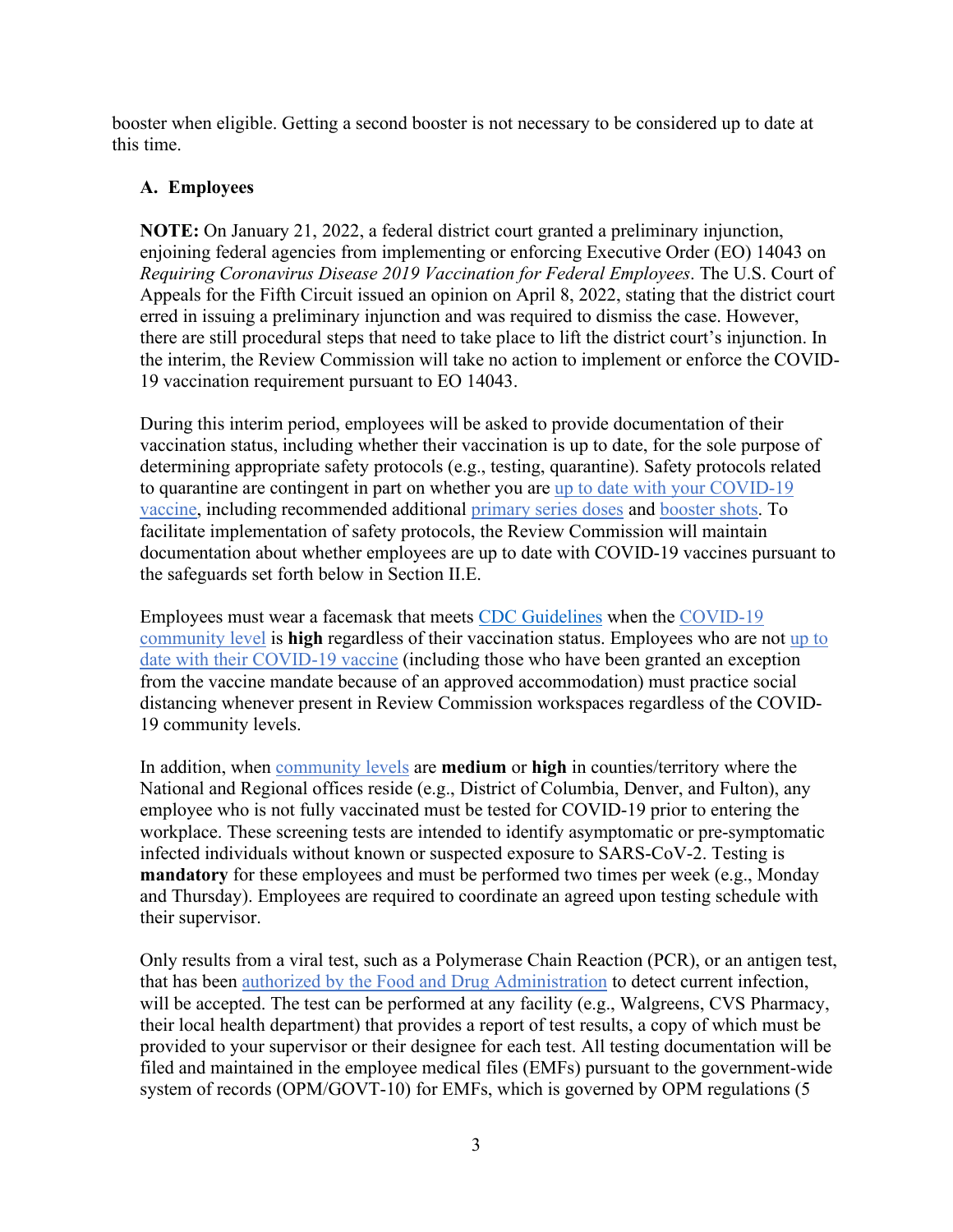CFR, Part 293, Subpart E). Access to these records is limited to the Executive Director and/or the Human Resources Specialist. Employee confidentiality will be maintained at all times.

The Review Commission will reimburse these employees for the costs associated with any screening testing. In addition, the agency will pay for the cost of testing if the employee is required to visit another federal agency for official government business. The time an employee spends obtaining the COVID-19 test (including travel time) is considered duty time. In most circumstances, the Review Commission will authorize employees to take no more than one hour to travel to the testing site, complete testing, and return to the worksite. The reimbursement process for testing costs, including reasonable travel costs, is consistent with agency policy for local travel or temporary duty travel reimbursement. Please see OSHRC 21 - Travel and Transportation for additional information.

An employee's refusal to participate in the agency's testing program may result in disciplinary action. In addition to pursuing any disciplinary action, the Review Commission may separately elect to bar the employee from the agency workplace for the health and safety of others pending resolution of any disciplinary or other action. If the Review Commission bars the employee from the workplace, and the nature of the employee's duties cannot be performed via telework, the employee will be granted administrative leave until the question of disciplinary action is resolved.

As mentioned above, the Review Commission will take no action to implement or enforce the COVID-19 vaccination requirement pursuant to EO 14043, as outlined below, until further notice that the injunction has been lifted.

**\_\_\_\_\_\_\_\_\_\_\_\_\_\_\_\_\_\_\_\_\_\_\_\_\_\_\_\_\_\_\_\_\_\_\_\_\_\_\_\_\_\_\_\_\_\_\_\_\_\_\_\_\_\_\_\_\_\_\_\_\_\_\_\_\_\_\_\_\_\_\_\_\_**

In accordance with [Executive Order 14043,](https://www.whitehouse.gov/briefing-room/presidential-actions/2021/09/09/executive-order-on-requiring-coronavirus-disease-2019-vaccination-for-federal-employees/) all Review Commission employees must be fully vaccinated against COVID-19, except in limited circumstances in which an employee is legally entitled to an exception and a reasonable accommodation must be provided. Employees who telework full-time or work remotely are not exempt from this vaccine mandate. Any employee who is not fully vaccinated or declines to provide proof of vaccination and has neither received an exception nor has an exception request under consideration, is in violation of a lawful order. An employee who violates a lawful order is subject to discipline, up to and including removal. See  $5 \text{ CFR } \S$  752 for additional information.

Employees, including any new hires, must submit documentation to verify that they are fully vaccinated using the form located on the agency's internal server and must certify under penalty of perjury that the information they are submitting is true and correct. Employees must provide one of the following: a copy of the record of immunization from a health care provider or pharmacy; a copy of the COVID-19 Vaccination Record Card; a copy of medical records documenting the vaccination; a copy of immunization records from a public health or state immunization information system; or a copy of any other official documentation containing the required data points. The data points that must be on any official documentation are the type of vaccine administered, date(s) of administration, and the name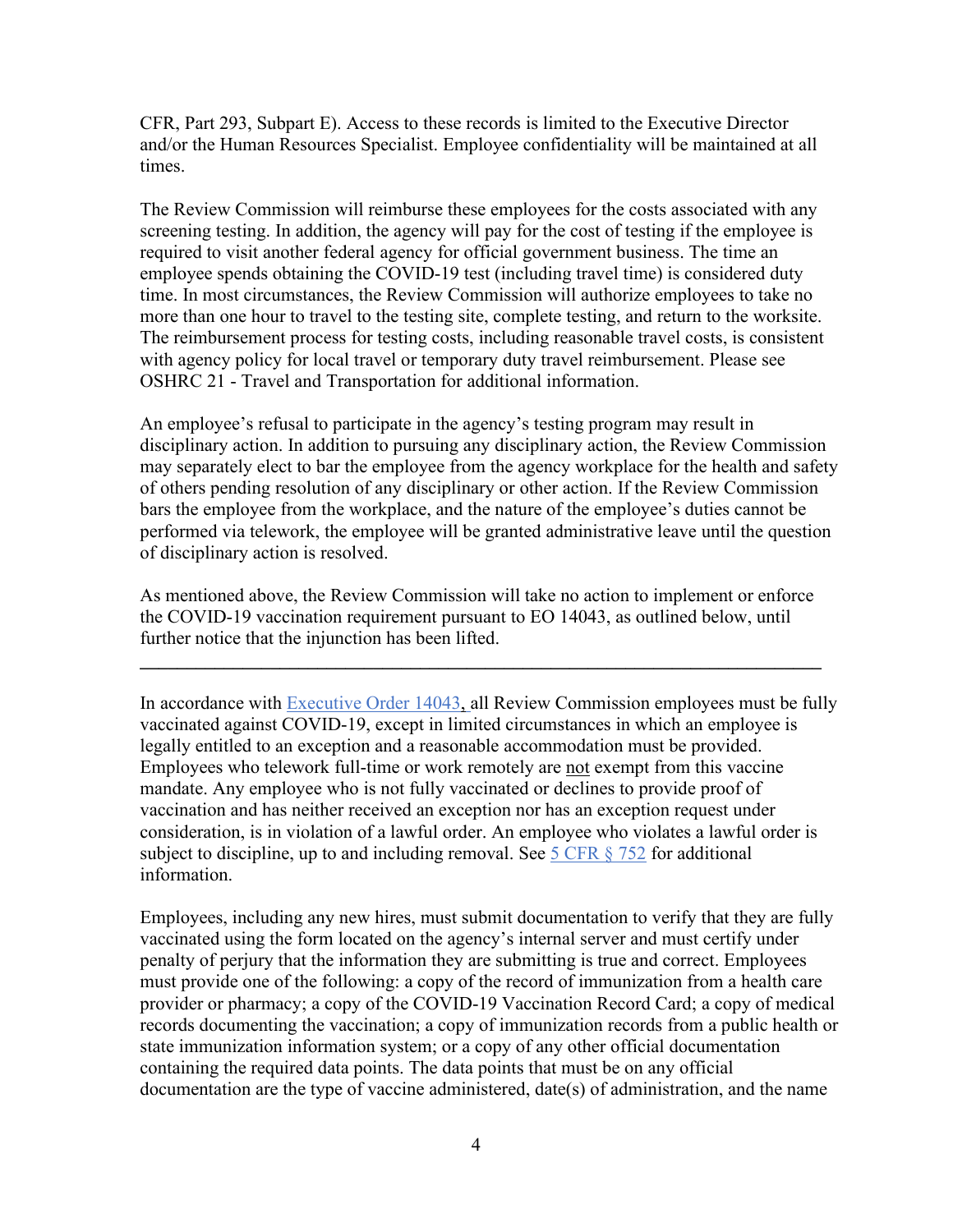of the health care professional(s) or clinic site(s) administering the vaccine(s). Employees may provide a digital copy of such records, including, for example, a digital photograph, scanned image, or PDF of such a record that clearly and legibly displays the information outlined above. An antibody test cannot be used to prove vaccination status.

#### <span id="page-6-0"></span>**B. Administrative Leave for Vaccinations**

Any employee who is not fully vaccinated or whose vaccination is not up to date will be permitted to use up to four hours of administrative leave to receive any vaccine dose or booster. Administrative leave will be granted to travel to the vaccination site, complete any vaccination dose, and return to work—for example, up to eight hours of duty time for an employee receiving two doses. Employees must obtain advance approval from their supervisors before using administrative leave to obtain a COVID-19 vaccine dose or booster shot. Only the needed amount of duty time will be granted. An employee who needs longer than four hours to receive the vaccine must document the reasons for the additional time. In addition, the Review Commission will reimburse employees for reasonable transportation costs that are incurred due to obtaining the vaccine. The reimbursement process is consistent with agency policy for local travel or temporary duty travel reimbursement. Please see OSHRC 21 - Travel and Transportation for additional information. Employees will not be credited with administrative leave or overtime work for time spent getting a vaccine, booster shot, or additional dose outside their tour of duty.

In the case of booster shots, administrative leave may be granted retroactively to the time when authorized booster shots became available (i.e., no earlier than September 22, 2021, when the Food and Drug Administration (FDA) amended the emergency use authorization for the Pfizer-BioNTech COVID-19 vaccine to allow for the use of a single booster dose). In the case of additional doses, administrative leave may be granted retroactively to the time when authorized additional doses became available (i.e., no earlier than August 12, 2021, when the FDA amended the emergency use authorization for the Pfizer-BioNTech and Moderna COVID-19 vaccines to allow for the use of an additional dose in certain immunocompromised individuals). Information on booster shots is located on the [CDC web](https://www.cdc.gov/coronavirus/2019-ncov/vaccines/booster-shot.html)  [page on COVID-19 vaccine booster shots.](https://www.cdc.gov/coronavirus/2019-ncov/vaccines/booster-shot.html) Information on additional doses is located on the [CDC web page on immunocompromised patients & COVID-19 vaccine.](https://www.cdc.gov/vaccines/covid-19/clinical-considerations/immunocompromised.html)

Administrative leave of up to two workdays will be granted if an employee has an adverse reaction to any COVID-19 vaccination dose (including booster shots) that prevents the employee from working (i.e., no more than two workdays for reactions associated with a single dose). An employee who needs additional time to recover may request sick leave to cover any additional absence.

Administrative leave will be granted to an employee who accompanies a family member receiving a COVID-19 vaccine or booster. For this purpose, a "family member" is an individual who meets the definition of that term in OPM's leave regulations (see 5 [CFR](https://www.law.cornell.edu/cfr/text/5/630.201)  [630.201\)](https://www.law.cornell.edu/cfr/text/5/630.201). Specifically, employees will be granted up to four hours of administrative leave per dose—for a potential maximum total of eight hours of leave for a family member receiving two doses, and an additional maximum of four hours of leave for each booster. This applies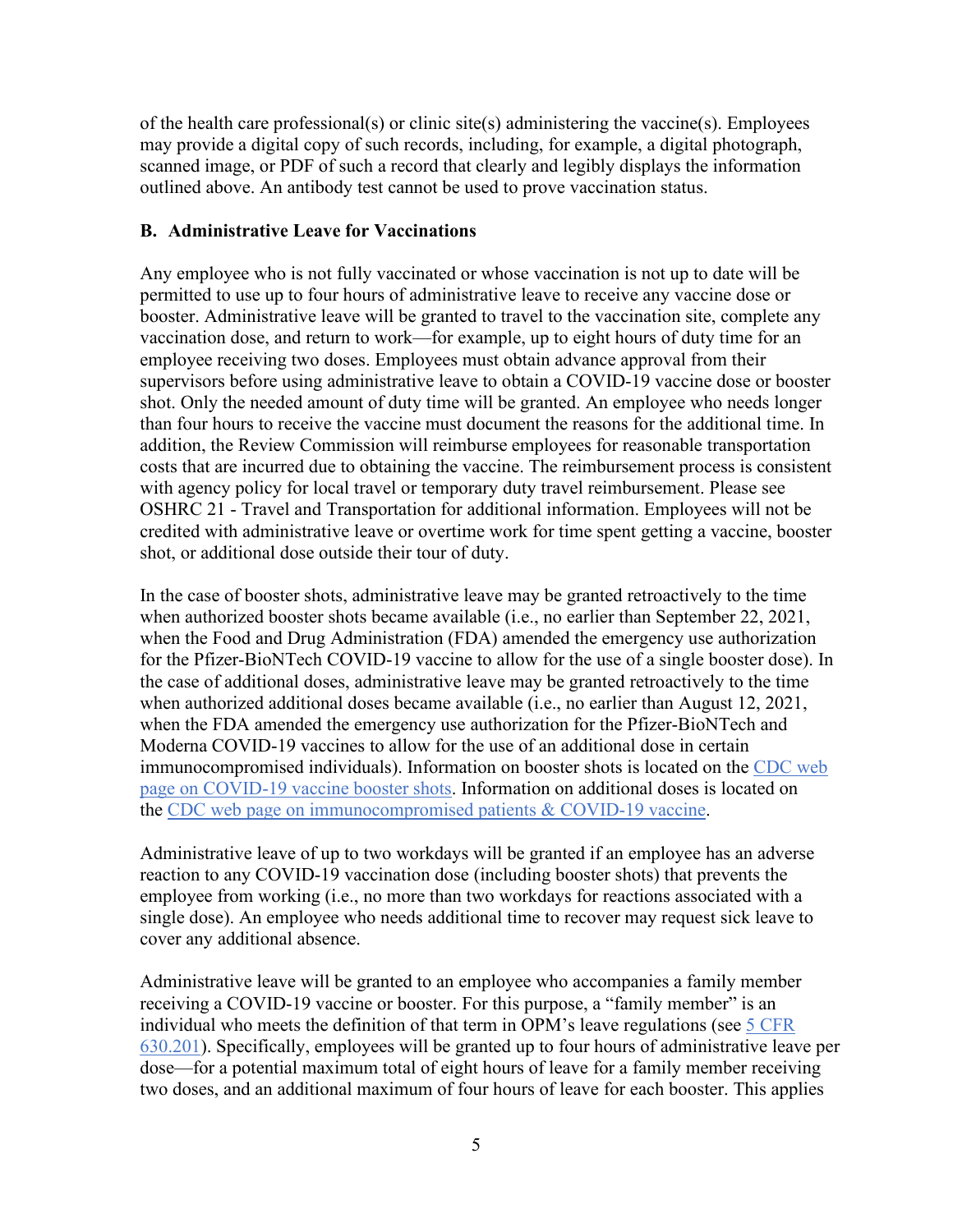to covered vaccinations received after July 29, 2021. Employees must obtain advance approval from their supervisor before being permitted to use administrative leave for COVID-19 vaccination purposes. Employees will not be credited with administrative leave or overtime work for time spent outside their tour of duty accompanying a family member getting a vaccination or booster.

# <span id="page-7-0"></span>**C. Contractors**

**NOTE:** On December 9, 2021, OMB issued guidance on implementing requirements of [EO](https://www.whitehouse.gov/briefing-room/presidential-actions/2021/09/09/executive-order-on-ensuring-adequate-covid-safety-protocols-for-federal-contractors/)  [14042](https://www.whitehouse.gov/briefing-room/presidential-actions/2021/09/09/executive-order-on-ensuring-adequate-covid-safety-protocols-for-federal-contractors/) while ensuring compliance with applicable court orders and injunctions, including those that are preliminary and may be supplemented, modified, or vacated, depending on the course of ongoing litigation. Based on the OMB guidance, the Review Commission will take no action to enforce contractual provisions implementing requirements of EO 14042, which are outlined below.

During this time and only when the [COVID-19 community level](https://www.cdc.gov/coronavirus/2019-ncov/science/community-levels.html) is **medium** or **high** in counties/territory where the National and Regional offices reside (e.g., District of Columbia, Denver, and Fulton), contractors will be asked about their vaccination status solely for the purpose of determining appropriate safety protocols. Contractors must complete a [Certification of Vaccination form](https://www.saferfederalworkforce.gov/downloads/CertificationVaccinationPRAv7.pdf) and keep the form with them during their time in Review Commission workspaces. Upon entry to a Review Commission workplace, contractors must show the Certification of Vaccination form to any agency employee who oversees their work.

In addition, if a contractor attests to not being fully vaccinated or they decline to provide information about their vaccination status, they must show proof of a negative COVID-19 test from within the previous three days prior to entering the workplace. These screening tests are intended to identify asymptomatic or pre-symptomatic infected individuals without known or suspected exposure to SARS-CoV-2. Only results from a viral test, such as a PCR, or an antigen test, that has been [authorized by the Food and Drug Administration](https://www.fda.gov/medical-devices/coronavirus-disease-2019-covid-19-emergency-use-authorizations-medical-devices/in-vitro-diagnostics-euas-antigen-diagnostic-tests-sars-cov-2) to detect current infection, will be accepted. The test can be performed at any facility (e.g., Walgreens, CVS Pharmacy, their local health department) that provides a report of test results. **Contractor employee testing records cannot be collected or maintained by the agency.**

Contractors must wear a facemask that meets [CDC Guidelines](https://www.cdc.gov/coronavirus/2019-ncov/prevent-getting-sick/about-face-coverings.html) when the [COVID-19](https://www.cdc.gov/coronavirus/2019-ncov/science/community-levels.html)  [community level](https://www.cdc.gov/coronavirus/2019-ncov/science/community-levels.html) is **high** regardless of their vaccination status. Contractors who are not [up to](https://www.cdc.gov/coronavirus/2019-ncov/vaccines/stay-up-to-date.html)  [date with their COVID-19 vaccine](https://www.cdc.gov/coronavirus/2019-ncov/vaccines/stay-up-to-date.html) (including those who have been granted an exception from the vaccine mandate by their contractor employer because of an approved accommodation) must practice social distancing whenever present in Review Commission workspaces regardless of the COVID-19 community levels.

Contractors are responsible for all costs associated with testing. Contractors who refuse to be tested or who fail to present proof of a negative COVID-19 test from within the previous three days will be denied entry to the workplace and may be in violation of their contract terms and conditions.

**\_\_\_\_\_\_\_\_\_\_\_\_\_\_\_\_\_\_\_\_\_\_\_\_\_\_\_\_\_\_\_\_\_\_\_\_\_\_\_\_\_\_\_\_\_\_\_\_\_\_\_\_\_\_\_\_\_\_\_\_\_\_\_\_\_\_\_\_\_\_\_\_\_**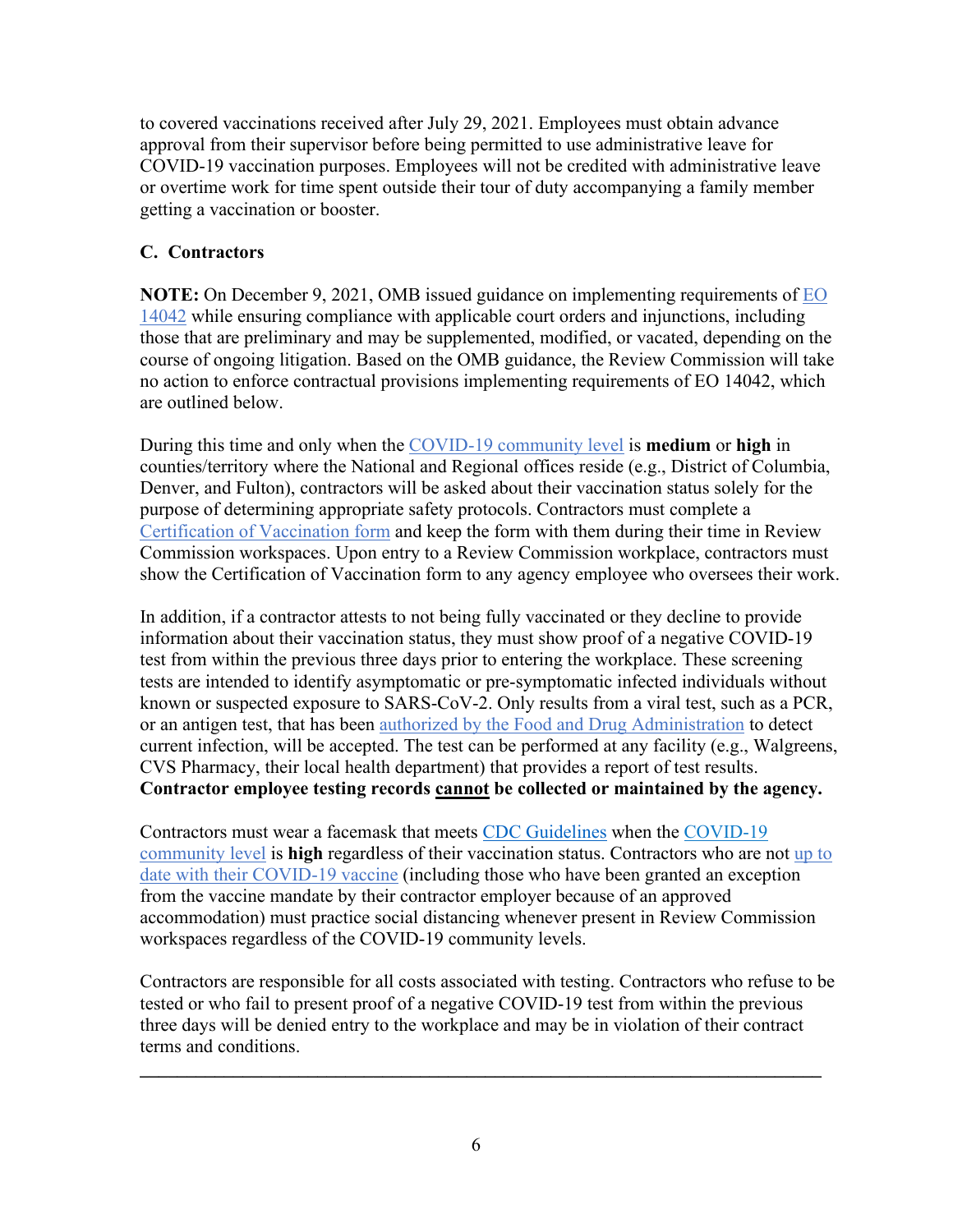In accordance with **Executive Order 14042**, all Review Commission contractors must be fully vaccinated against COVID-19 in accordance with their contractual requirement, except in limited circumstances in which their contractor employer has determined that an exception is legally required and a reasonable accommodation must be provided.

Contractors not yet subject to a contractual requirement to be vaccinated must complete a [Certification of Vaccination form](https://www.saferfederalworkforce.gov/downloads/CertificationVaccinationPRAv7.pdf) and keep the form with them during their time in Review Commission workspaces. Upon entry to a Review Commission workplace, contractors must show the Certification of Vaccination form to any agency employee who oversees their work. If a contractor attests to not being fully vaccinated, they must also show proof of a negative COVID-19 test from within the previous three days as explained above.

# <span id="page-8-0"></span>**D. Visitors**

A visitor includes anyone who is not a Review Commission employee or a contractor (e.g., former employees, federal employees from other agencies, etc.). When the [COVID-19](https://www.cdc.gov/coronavirus/2019-ncov/science/community-levels.html)  [community level](https://www.cdc.gov/coronavirus/2019-ncov/science/community-levels.html) is **medium** or **high** in counties/territory where the National and Regional offices reside (e.g., District of Columbia, Denver, and Fulton), visitors will be asked to provide information about their vaccination status. A [Certification of Vaccination form](https://www.oshrc.gov/assets/1/6/CertificationVaccinationPRAv7.pdf) will either be provided to individuals when entering an agency facility or emailed in advance of their arrival. Visitors must present the completed form upon entry and keep the completed form with them during their time in the agency's workplace. **Visitors are prohibited from emailing the form to agency personnel as the Review Commission cannot collect or maintain these forms.**

In addition, when the [COVID-19 community level](https://www.cdc.gov/coronavirus/2019-ncov/science/community-levels.html) is **medium** or **high** in counties/territory where the National and Regional offices reside, visitors who are not fully vaccinated or decline to complete the form must present a negative COVID-19 test result from within the previous three days to a designated agency employee. **Visitor testing records cannot be collected or maintained by the agency.**

Individuals who enter a Review Commission workplace to obtain a public service or benefit (e.g., litigants, hearing witnesses) do not need to complete the certification form or show documentation of a negative COVID-19 test result. However, if they are not fully vaccinated, they must comply with all relevant CDC guidance and safety protocols, including maskwearing and social distancing requirements, while onsite.

#### <span id="page-8-1"></span>**E. Safeguarding Vaccination Information**

To safeguard vaccine information collected from employees, or presented by contractors and visitors, the Review Commission will:

• Comply with any applicable Federal laws, including requirements under the Privacy Act and the Paperwork Reduction Act;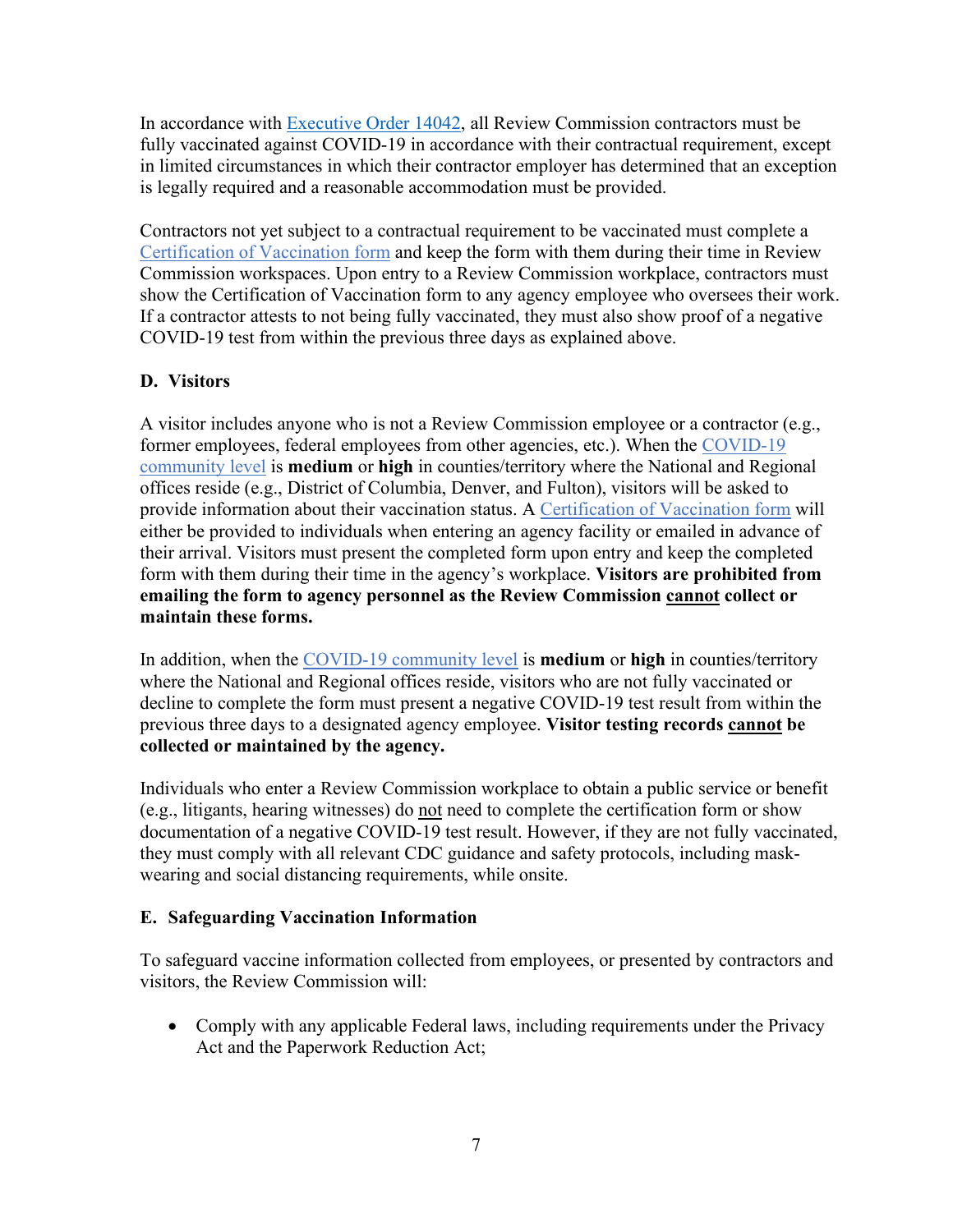- Take steps to promote privacy and information technology security, while also providing the relevant information to those who need to know in order to implement the safety protocols;
- Consult with the Agency Records Officer, Chief Information Officer, and Senior Agency Official for Privacy to determine the best means to maintain employee vaccination information to meet the agency's needs; and
- Only disseminate vaccination information to the appropriate agency officials who have a need to know to ensure effective implementation of the safety protocols.

#### <span id="page-9-0"></span>**III. Reasonable Accommodation Requests for Employees**

**NOTE:** As noted above, the Review Commission will take no action to implement or enforce the COVID-19 vaccination requirement pursuant to Executive Order 14043 until further notice that the district court's injunction has been lifted. Accordingly, it is currently unnecessary to submit, pursuant to the process outlined below, a reasonable accommodation request seeking a legal exception from the vaccination requirement.

However, reasonable accommodations related to an inability to use or wear required personal protective equipment (PPE) in the workplace is not subject to the injunction. If you are unable to use or wear required PPE in the workplace due to a disability, please notify your supervisor to request a reasonable accommodation. For more information on how to request an accommodation, please see OSHRC 32 - Reasonable Accommodation Policy and Procedures.

**\_\_\_\_\_\_\_\_\_\_\_\_\_\_\_\_\_\_\_\_\_\_\_\_\_\_\_\_\_\_\_\_\_\_\_\_\_\_\_\_\_\_\_\_\_\_\_\_\_\_\_\_\_\_\_\_\_\_\_\_\_\_\_\_\_\_\_\_\_\_\_\_\_\_**

Any employee seeking an exception from the vaccine mandate because of a disability or a sincerely held religious belief, practice, or observance must request a reasonable accommodation using the appropriate form located on the agency's internal server. Any new hire who intends to seek an exception from the vaccine mandate because of a disability or a sincerely held religious belief, practice, or observance must notify the agency of their intent to do so at the time they accept the agency's offer of employment. The new hire must complete the appropriate form and submit their request within their first week of employment with the Review Commission.

All requests will be reviewed by the agency pursuant to the process set forth in [OSHRC 32,](file://oshrc-dfs/groups/OSHRC/OSHRC%20shared%20data/Directives%20on%20Oshrc_nt/OSHRC%2032%20-%20Reasonable%20Accommodation%20Policy%20and%20Procedures.pdf)  [Reasonable Accommodation Policy and Procedures.](file://oshrc-dfs/groups/OSHRC/OSHRC%20shared%20data/Directives%20on%20Oshrc_nt/OSHRC%2032%20-%20Reasonable%20Accommodation%20Policy%20and%20Procedures.pdf) While the request is being considered, the employee may be directed to telework. If the employee's duties cannot be performed via telework, the employee will be granted administrative leave. For more information on how to request an accommodation, please see OSHRC 32 - Reasonable Accommodation Policy and Procedures.

If an employee's request for a reasonable accommodation is denied, following the process for consideration and appeal, the employee must receive their first (or, if a one-dose series, only) dose within two weeks of the final determination to deny the accommodation. If receiving a two-dose series, the employee must receive the second dose within six weeks of receiving the first dose. If the employee received a first dose of a two-dose series prior to seeking an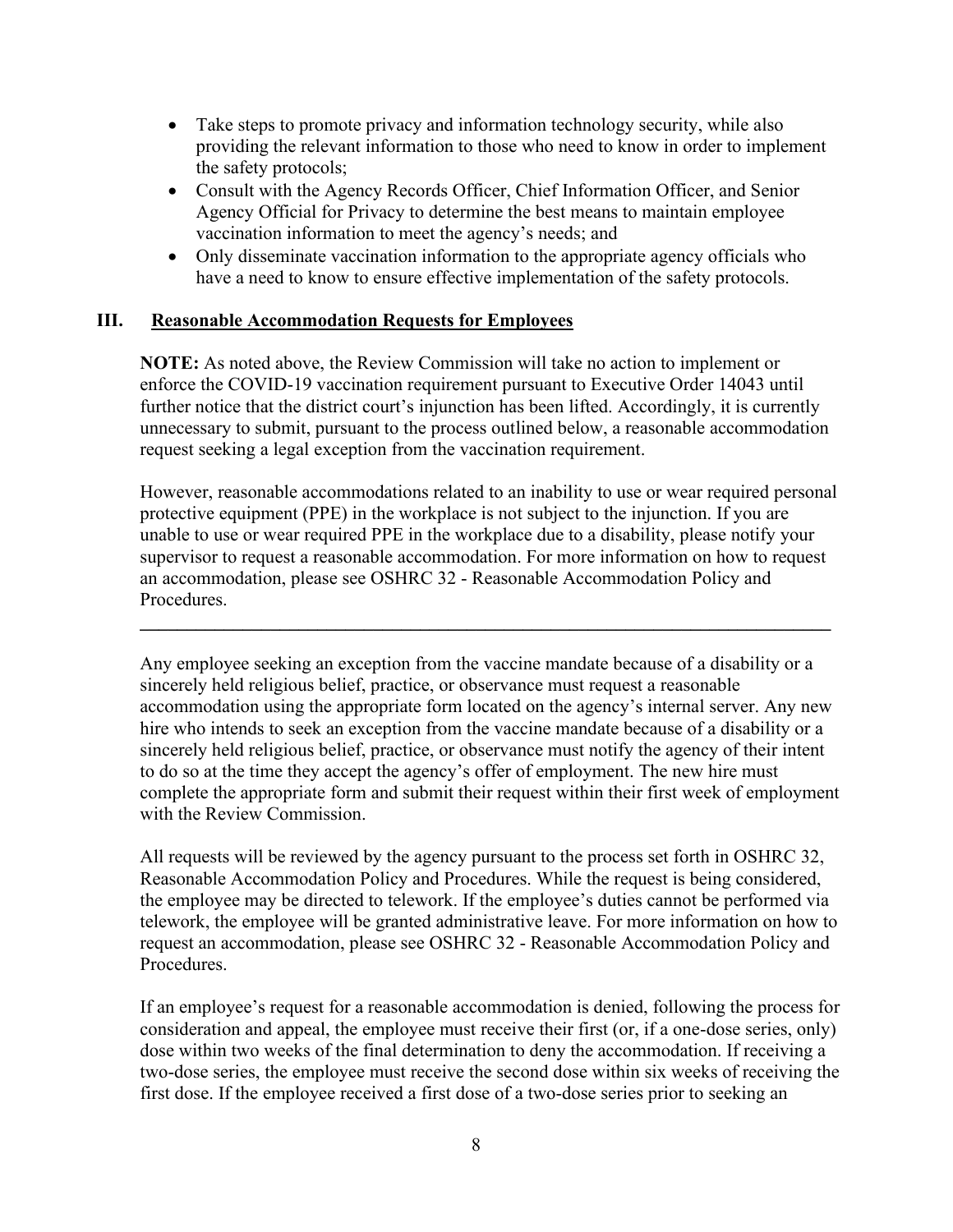accommodation, the employee must receive their second dose within two weeks of the final determination or within a week of the earliest day by which the employee can receive their second dose, whichever is later.

An employee who has been granted an exception from the vaccine mandate because of an approved reasonable accommodation must follow all required safety protocols identified in Section VI. This includes maintaining a distance of at least six feet from others at all times (including in offices, conference rooms, and all other communal and workspaces), and properly wearing a facemask when the community transmission level is high, consistent with CDC guidelines.

In addition to masking when community levels are high and social distancing when present in the workplace, an employee with an approved reasonable accommodation must be tested for COVID-19 prior to entering the workplace. These screening tests are intended to identify asymptomatic or pre-symptomatic infected individuals without known or suspected exposure to SARS-CoV-2. Testing is **mandatory** for these employees and must be performed two times per week (e.g., Monday and Thursday). Employees are required to coordinate an agreed upon testing schedule with their supervisor. Only results from a viral test, such as a PCR, or an antigen test, that has been [authorized by the Food and Drug Administration](https://www.fda.gov/medical-devices/coronavirus-disease-2019-covid-19-emergency-use-authorizations-medical-devices/in-vitro-diagnostics-euas-antigen-diagnostic-tests-sars-cov-2) to detect current infection, will be accepted. The test can be performed at any facility (e.g., Walgreens, CVS Pharmacy, their local health department) that provides a report of test results, a copy of which must be provided to your supervisor or their designee for each test. All testing documentation will be filed and maintained in the employee medical files (EMFs) pursuant to the government-wide system of records (OPM/GOVT-10) for EMFs, which is governed by OPM regulations (5 CFR, Part 293, Subpart E). Access to these records is limited to the Executive Director and/or the Human Resources Specialist. Employee confidentiality will be maintained at all times.

The Review Commission will reimburse these employees for the costs associated with any screening testing. In addition, the agency will pay for the cost of testing if the employee is required to visit another federal agency for official government business. The time an employee spends obtaining the COVID-19 test (including travel time) is considered duty time. In most circumstances, the Review Commission will authorize employees to take no more than one hour to travel to the testing site, complete testing, and return to the worksite. The reimbursement process for testing costs, including reasonable travel costs, is consistent with agency policy for local travel or temporary duty travel reimbursement. Please see OSHRC 21 - Travel and Transportation for additional information.

An employee's refusal to participate in the agency's testing program may result in disciplinary action. In addition to pursuing any disciplinary action, the Review Commission may separately elect to bar the employee from the agency workplace for the health and safety of others pending resolution of any disciplinary or other action. If the Review Commission bars the employee from the workplace, and the nature of the employee's duties cannot be performed via telework, the employee will be granted administrative leave until the question of disciplinary action is resolved.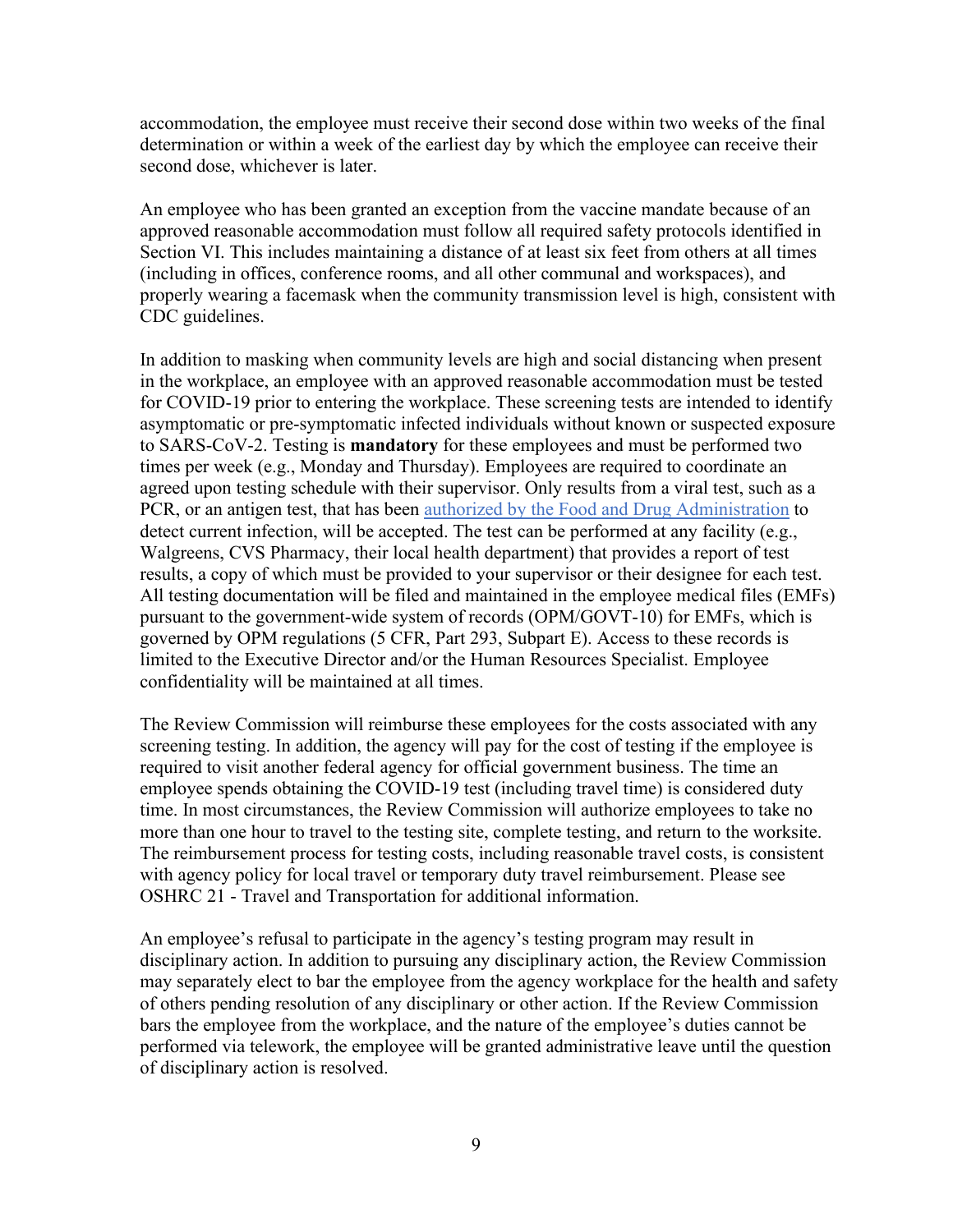#### <span id="page-11-0"></span>**IV. Symptom and Exposure Monitoring**

All employees and contractors must self-monitor for any [symptoms](https://www.cdc.gov/coronavirus/2019-ncov/symptoms-testing/symptoms.html) related to COVID-19, such as fever or cough, and assess any potential exposure to COVID-19, before departing for and/or arriving at the workplace. Please be responsible and do your part to keep yourself and your coworkers safe and healthy.

As part of this self-monitoring process, employees and contractors must complete the OSHRC COVID-19 Screening Form in Appendix A **before** entering the workplace on any given day. A completed form is required for **each day** that you are scheduled to be present in the workplace. **You cannot enter the workplace without completing and submitting this form.**

A completed form must be submitted in one of the following ways:

- By emailing the completed form to  $\frac{\text{covid-19} \text{screening}(a) \text{oshrc.gov}}{\text{prior}(\text{to your departure})}$ for the workplace;
- By placing the completed form in the secured collection box located near the front receptionist desk immediately upon your arrival at the workplace; or
- By hand-delivering the completed form to either the Executive Director or Human Resources Specialist immediately upon your arrival at the workplace.

Access to these records is limited to the Executive Director and/or the Human Resources Specialist. Employee confidentiality will be maintained at all times in accordance with Equal Employment Opportunity Commission guidance. Please refer to the Privacy Act Statement on the screening form for additional information.

If you are not approved for entry to the workplace based on your responses to the screening form questions, you must follow the form's instructions. If you are working onsite (regardless of your vaccination status) and develop symptoms consistent with COVID-19 during the workday that you cannot attribute to another health condition or specific activity, or your answers to the screening form change such that you would no longer be approved for entry, you must immediately isolate, wear a facemask (if not already), notify your supervisor, and promptly leave the workplace.

If you are sick and unable to work, contact your supervisor to request sick leave. If you feel well, you must either telework or request annual or sick leave. If circumstances exist such that your approved alternative worksite is no longer approved (partially or completely) during your regularly scheduled hours on the days you are not approved for entry to the workplace, you may request annual, sick, or administrative leave for the time you are unable to work. If you are not telework-ready, you may request administrative leave for the time you are unable to work.

As provided in 5 CFR 630.401(a)(2), an employee is entitled to request sick leave if health authorities or a health care provider determine that the employee's presence on the job would jeopardize the health of others because of exposure to a contagious disease. In addition, an employee is entitled to request sick leave to care for a family member who has been similarly exposed. The use of sick leave would be appropriate in these circumstances even if the employee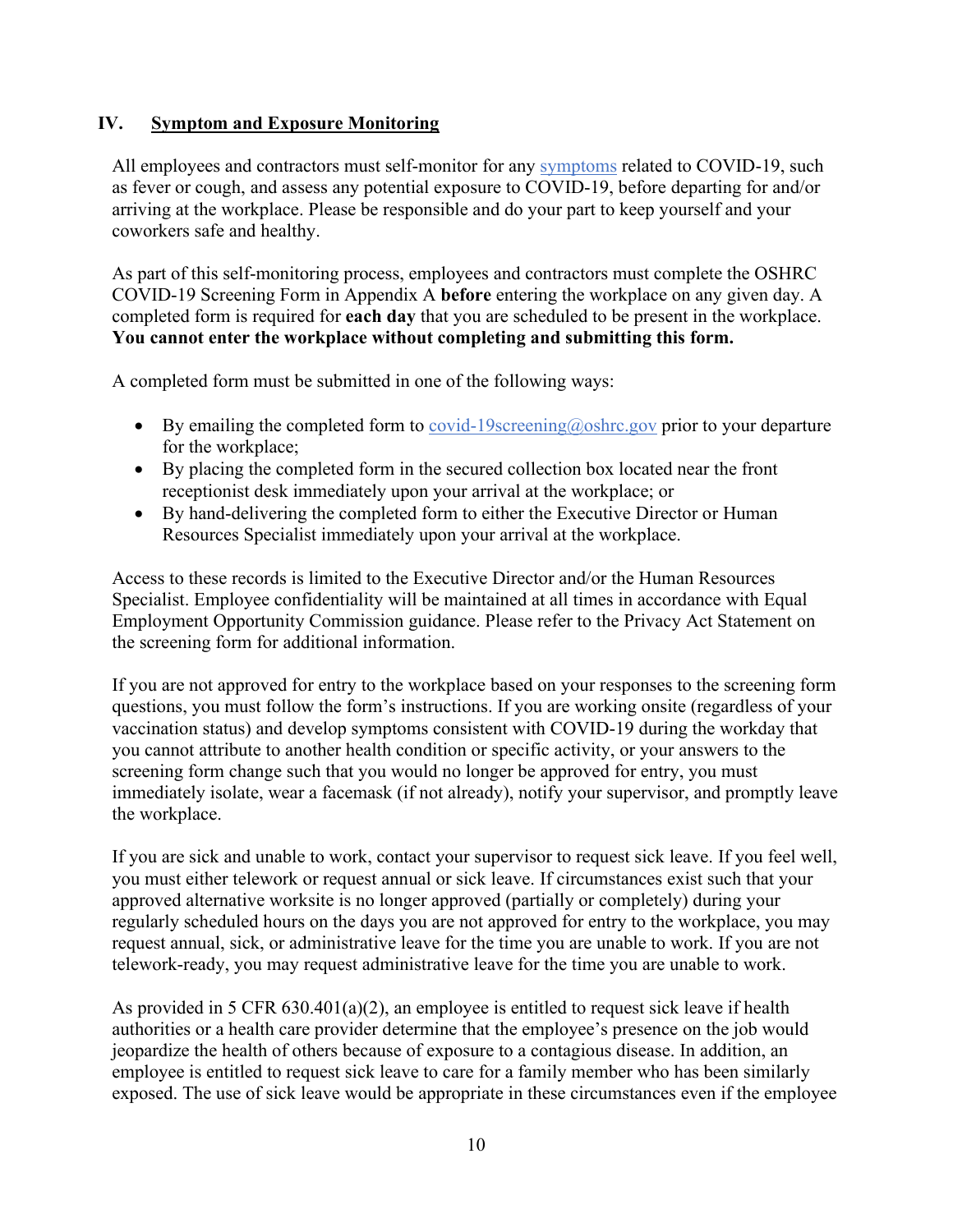or family member is not sick but would be limited to circumstances in which exposure alone would jeopardize the health of others and would only arise in cases of serious contagious diseases, such as contagious diseases in which Federal isolation and quarantine are authorized. (See [CDC's Legal Authorities for Isolation and Quarantine](https://www.cdc.gov/quarantine/AboutLawsRegulationsQuarantineIsolation.html) for additional information).

If you are exposed to or test positive for COVID-19, please follow the CDC guidance included below.

**Calculating Quarantine** - The date of your exposure is considered day 0. Day 1 is the first full day after your last contact with a person who has had COVID-19. Stay home and away from other people for at least 5 days.

| If you were exposed       | <b>Quarantine for at</b> | After quarantine           | <b>Take precautions</b> |
|---------------------------|--------------------------|----------------------------|-------------------------|
| to COVID-19 and           | least 5 days             |                            | until day 10            |
| are <b>NOT</b> up to date |                          | Watch for symptoms         |                         |
| on COVID-19               | Stay home                | until 10 days after        | Wear a well-fitting     |
| vaccinations              | and quarantine for at    | you last had close         | mask for 10 full days   |
|                           | least 5 full days.       | contact with someone       | any time you are        |
|                           |                          | with COVID-19.             | around others inside    |
|                           | Wear a well-fitting      |                            | your home or in         |
|                           | mask if you must be      | Avoid travel - It is       | public. Do not go to    |
|                           | around others in your    | best to <u>avoid</u>       | places where you are    |
|                           | home.                    | travel until a full 10     | unable to wear a        |
|                           |                          | days after you last        | well-fitting mask.      |
|                           | Do not travel.           | had close contact          |                         |
|                           |                          | with someone with          | If you must travel      |
|                           | Get tested - even if     | COVID-19.                  | during days 6-          |
|                           | you don't develop        |                            | 10, take precautions.   |
|                           | symptoms, get            | If you develop             |                         |
|                           | tested at least 5 days   | symptoms -                 | Avoid being around      |
|                           | after you last           | <b>Isolate</b> immediately | people who are more     |
|                           | had close                | and get tested.            | likely to get very      |
|                           | contact with someone     | Continue to stay           | sick from COVID-19.     |
|                           | with COVID-19.           | home until you know        |                         |
|                           |                          | the results. Wear          |                         |
|                           |                          | a well-fitting             |                         |
|                           |                          | mask around others.        |                         |
|                           |                          |                            |                         |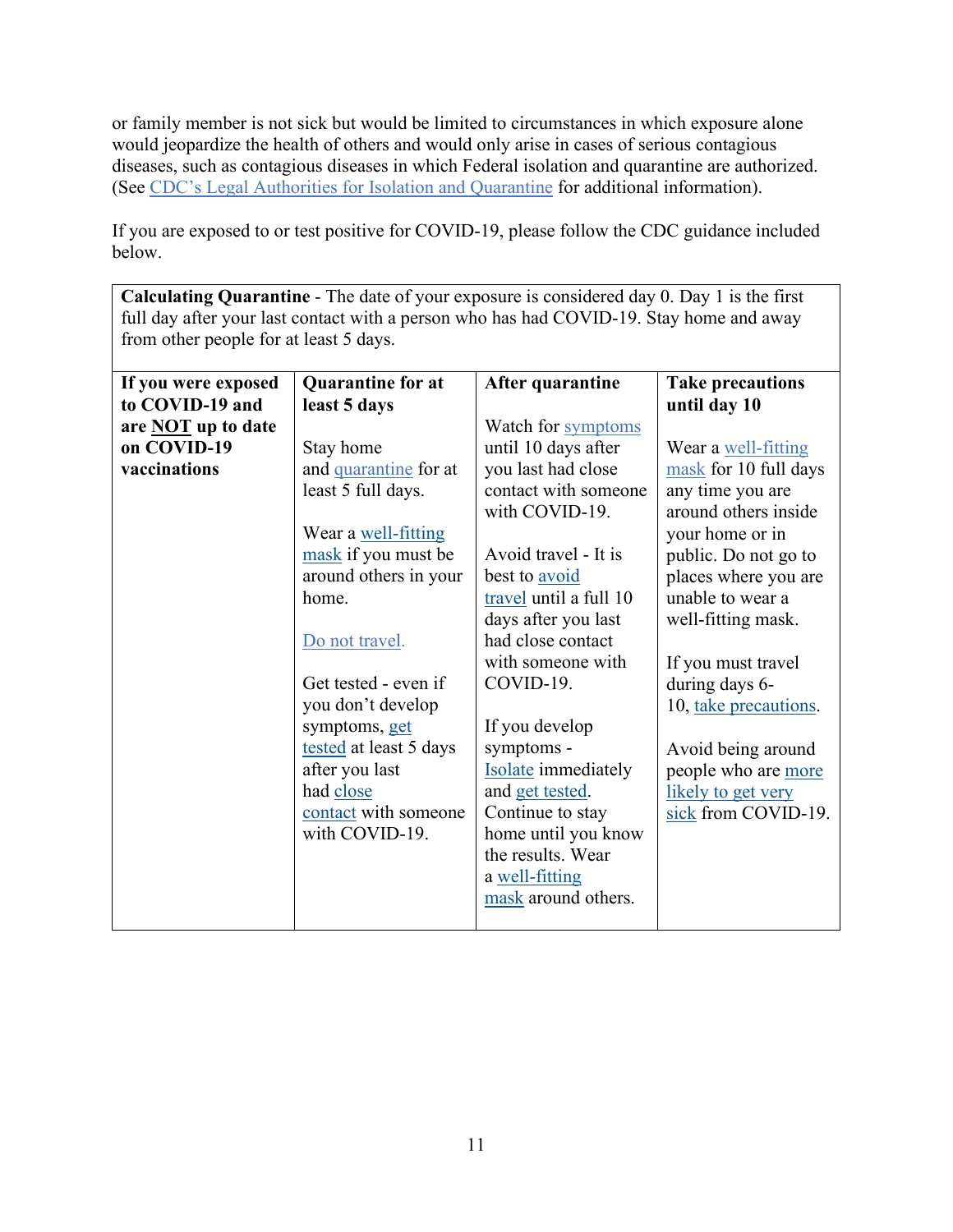| If you were exposed<br>to COVID-19 and<br>are UP TO DATE<br>on COVID-19<br>vaccinations                                                              | No quarantine<br>You do not need to<br>stay home unless you<br>develop symptoms.<br>Even if you don't<br>develop symptoms,<br>get tested at least 5<br>days after you last<br>had close contact<br>with someone with<br>COVID-19. | <b>Watch for</b><br>symptoms<br>Watch for symptoms<br>until 10 days after<br>you last had close<br>contact with someone<br>with COVID-19.<br>If you develop<br>symptoms<br><b>Isolate</b> immediately<br>and get tested.<br>Continue to stay<br>home until you know<br>the results. Wear<br>a well-fitting<br>mask around others.                                                                                                     | <b>Take precautions</b><br>until day 10<br>Wear a well-fitting<br>mask for 10 full days<br>any time you are<br>around others inside<br>your home or in<br>public. Do not go to<br>places where you are<br>unable to wear a<br>well-fitting mask.<br>Take precautions if<br>traveling.<br>Avoid being around<br>people who are more<br>likely to get very<br>sick from COVID-19. |
|------------------------------------------------------------------------------------------------------------------------------------------------------|-----------------------------------------------------------------------------------------------------------------------------------------------------------------------------------------------------------------------------------|---------------------------------------------------------------------------------------------------------------------------------------------------------------------------------------------------------------------------------------------------------------------------------------------------------------------------------------------------------------------------------------------------------------------------------------|---------------------------------------------------------------------------------------------------------------------------------------------------------------------------------------------------------------------------------------------------------------------------------------------------------------------------------------------------------------------------------|
| If you were exposed<br>to COVID-19 and<br>had confirmed<br><b>COVID-19</b> within<br>the past 90 days<br>(you tested positive<br>using a viral test) | No quarantine<br>You do not need to<br>stay home unless you<br>develop symptoms                                                                                                                                                   | <b>Watch for</b><br>symptoms<br>Watch for symptoms<br>until 10 days after<br>you last had close<br>contact with someone<br>with COVID-19.<br>If you develop<br>symptoms -<br><b>Isolate</b> immediately<br>and get tested.<br>Continue to stay<br>home until you know<br>the results. Wear a<br>well-fitting mask<br>around others.<br>Calculating Isolation - Day 0 is your first day of symptoms or a positive viral test. Day 1 is | <b>Take precautions</b><br>until day 10<br>Wear a well-fitting<br>mask for 10 full days<br>any time you are<br>around others inside<br>your home or in<br>public. Do not go to<br>places where you are<br>unable to wear a<br>well-fitting mask.<br>Take precautions if<br>traveling.<br>Avoid being around<br>people who are more<br>likely to get very<br>sick from COVID-19. |

**Calculating Isolation** - Day 0 is your first day of symptoms or a positive viral test. Day 1 is the first full day after your symptoms developed or your test specimen was collected. If you have COVID-19 or have symptoms, isolate for at least 5 days.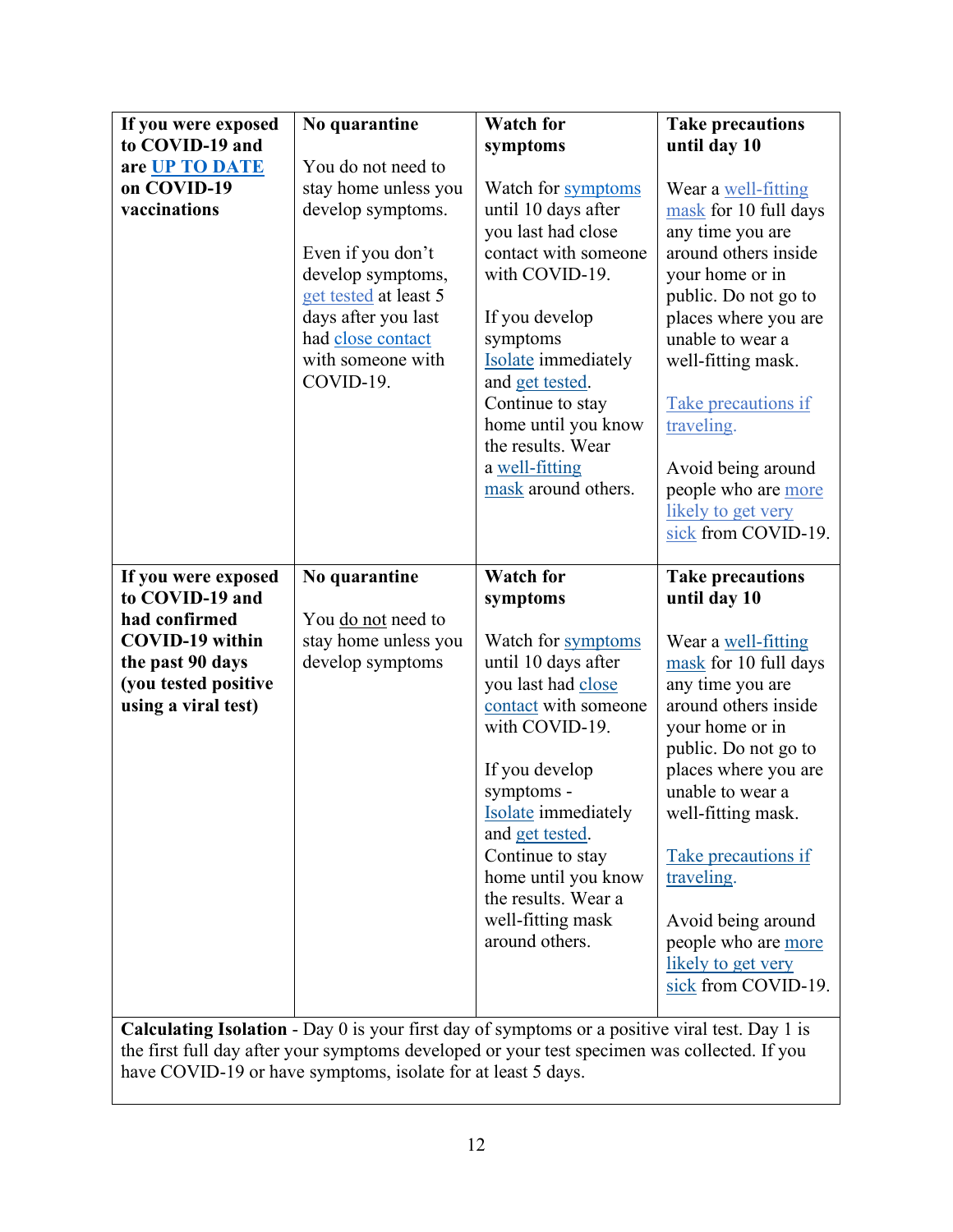<span id="page-14-0"></span>

| If you tested positive                                                                      | <b>Stay home for at</b> | <b>Ending isolation if</b> | <b>Take precautions</b>   |  |  |  |
|---------------------------------------------------------------------------------------------|-------------------------|----------------------------|---------------------------|--|--|--|
| for COVID-19 or                                                                             | least 5 days            | you had symptoms           | until day 10              |  |  |  |
| have symptoms,                                                                              |                         |                            |                           |  |  |  |
| regardless of                                                                               | Stay home for 5 days    | End isolation after 5      | Wear a well-fitting       |  |  |  |
| vaccination status                                                                          | and isolate from        | full days if you are       | mask for 10 full days     |  |  |  |
|                                                                                             | others in your home.    | fever-free for 24          | any time you are          |  |  |  |
|                                                                                             |                         | hours (without the         | around others inside      |  |  |  |
|                                                                                             | Wear a well-fitting     | use of fever-reducing      | your home or in           |  |  |  |
|                                                                                             | mask if you must be     | medication) and your       | public. Do not go to      |  |  |  |
|                                                                                             | around others in your   | symptoms are               | places where you are      |  |  |  |
|                                                                                             | home.                   | improving.                 | unable to wear a<br>mask. |  |  |  |
|                                                                                             | Do not travel.          | End isolation if you       |                           |  |  |  |
|                                                                                             |                         | did NOT have               | Do not travel until a     |  |  |  |
|                                                                                             |                         | symptoms - end             | full 10 days after        |  |  |  |
|                                                                                             |                         | isolation after at least   | your symptoms             |  |  |  |
|                                                                                             |                         | 5 full days after your     | started or the date       |  |  |  |
|                                                                                             |                         | positive test.             | your positive test was    |  |  |  |
|                                                                                             |                         |                            | taken if you had no       |  |  |  |
|                                                                                             |                         | If you got very sick       | symptoms.                 |  |  |  |
|                                                                                             |                         | from COVID-19 or           |                           |  |  |  |
|                                                                                             |                         | have a weakened            | Avoid being around        |  |  |  |
|                                                                                             |                         | immune system -            | people who are more       |  |  |  |
|                                                                                             |                         | You should isolate         | likely to get very        |  |  |  |
|                                                                                             |                         | for at least 10            | sick from COVID-19.       |  |  |  |
|                                                                                             |                         | days. Consult your         |                           |  |  |  |
|                                                                                             |                         | doctor before ending       |                           |  |  |  |
|                                                                                             |                         | isolation.                 |                           |  |  |  |
| If you had close                                                                            | You are <u>up to</u>    |                            |                           |  |  |  |
| contact with                                                                                | date with your          |                            |                           |  |  |  |
| someone with                                                                                | COVID-19 vaccines;      |                            |                           |  |  |  |
| COVID-19, you DO                                                                            | <b>OR</b>               |                            |                           |  |  |  |
| <b>NOT</b> need to                                                                          |                         |                            |                           |  |  |  |
| quarantine IF                                                                               | You had confirmed       |                            |                           |  |  |  |
|                                                                                             | COVID-19 within the     |                            |                           |  |  |  |
|                                                                                             | last 90 days (meaning   |                            |                           |  |  |  |
|                                                                                             | you tested positive     |                            |                           |  |  |  |
|                                                                                             | using a viral test).    |                            |                           |  |  |  |
|                                                                                             |                         |                            |                           |  |  |  |
| NOTE: A close contact is someone who was less than 6 feet away from an infected person      |                         |                            |                           |  |  |  |
| (laboratory-confirmed or a clinical diagnosis) for a cumulative total of 15 minutes or more |                         |                            |                           |  |  |  |
| over a 24-hour period.                                                                      |                         |                            |                           |  |  |  |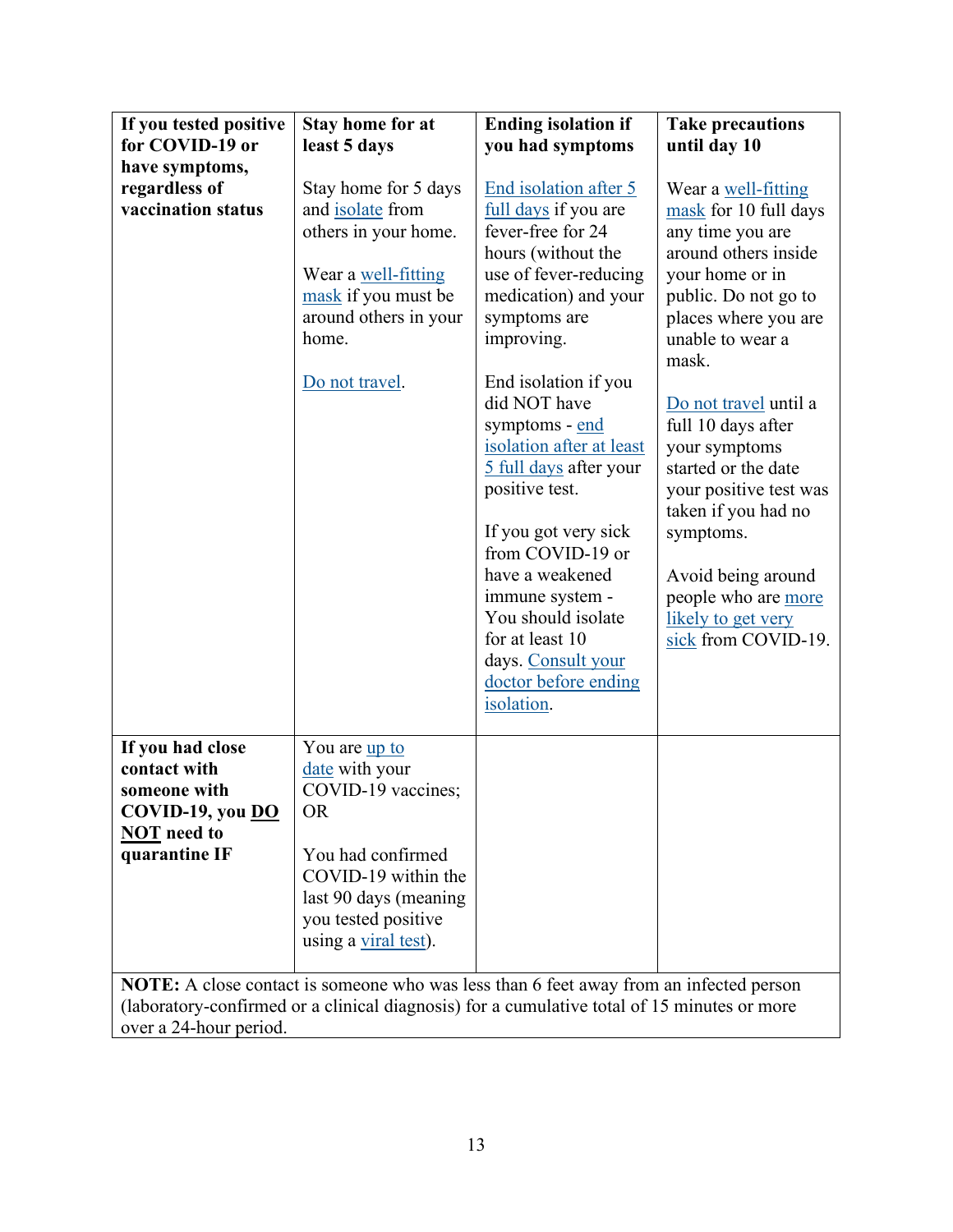### **V. Exposure Notification & Diagnostic Testing**

### <span id="page-15-0"></span>**A. Exposure Notification**

If the Review Commission is notified that a person who has been present in the workplace has tested positive for COVID-19 or has been diagnosed as having symptoms consistent with COVID-19, employees and contractors who were also present in the workplace and in close contact with that person will be notified by the agency of any potential exposure. [CDC](https://www.cdc.gov/coronavirus/2019-ncov/php/contact-tracing/contact-tracing-plan/appendix.html#contact)  [guidance](https://www.cdc.gov/coronavirus/2019-ncov/php/contact-tracing/contact-tracing-plan/appendix.html#contact) defines close contact as being within six feet of an infected person for a cumulative total of 15 minutes or more over a 24-hour period starting from 48 hours before illness onset until the time the infected person is isolated.

If you begin to experience COVID-19 symptoms, please notify your supervisor, and follow the protocols in the section above on Symptom and Exposure monitoring.

Following any notification that a person who has been present in the workplace within the last 24 hours has tested positive for COVID-19 or has been diagnosed with symptoms consistent with COVID-19, the Review Commission will have the entire workplace cleaned and disinfected.

Employee confidentiality will be maintained at all times in accordance with [Equal](https://www.eeoc.gov/wysk/what-you-should-know-about-covid-19-and-ada-rehabilitation-act-and-other-eeo-laws)  [Employment Opportunity Commission guidance.](https://www.eeoc.gov/wysk/what-you-should-know-about-covid-19-and-ada-rehabilitation-act-and-other-eeo-laws) This means that Review Commission management will not share the name of the person who has tested positive for the coronavirus or has been diagnosed as having symptoms consistent with COVID-19.

Under OSHA's recordkeeping requirements, if an employee tests positive for COVID-19, the case will be recorded on the OSHA Illness and Injury Log if each of the following conditions are met:

- o The case is a confirmed case of COVID-19;
- o The case is work-related (as defined by 29 CFR 1904.5); and
- o The case involves one or more relevant recording criteria (set forth in 29 CFR 1904.7) (e.g., medical treatment beyond first aid, days away from work).

The COVID-19 Coordination Team, as discussed in section XI, is responsible for collaborating with, and supporting the contact tracing programs of local health departments to help identify, track, and manage contacts of COVID-19 cases. This Team ensures that the Review Commission makes disclosures to local public health officials, as required or necessary, to provide for the health and safety of Federal employees, contractors, and the public, in accordance with local public health mandates.

If a COVID-19 case occurs within a specific building or work setting, the COVID-19 Coordination Team will determine—in consultation with local public health officials appropriate next steps. The Team will coordinate with appropriate staff to implement infection control and workplace safety efforts once informed of a known or suspected case of COVID-19 (due either to specific symptoms or a positive test).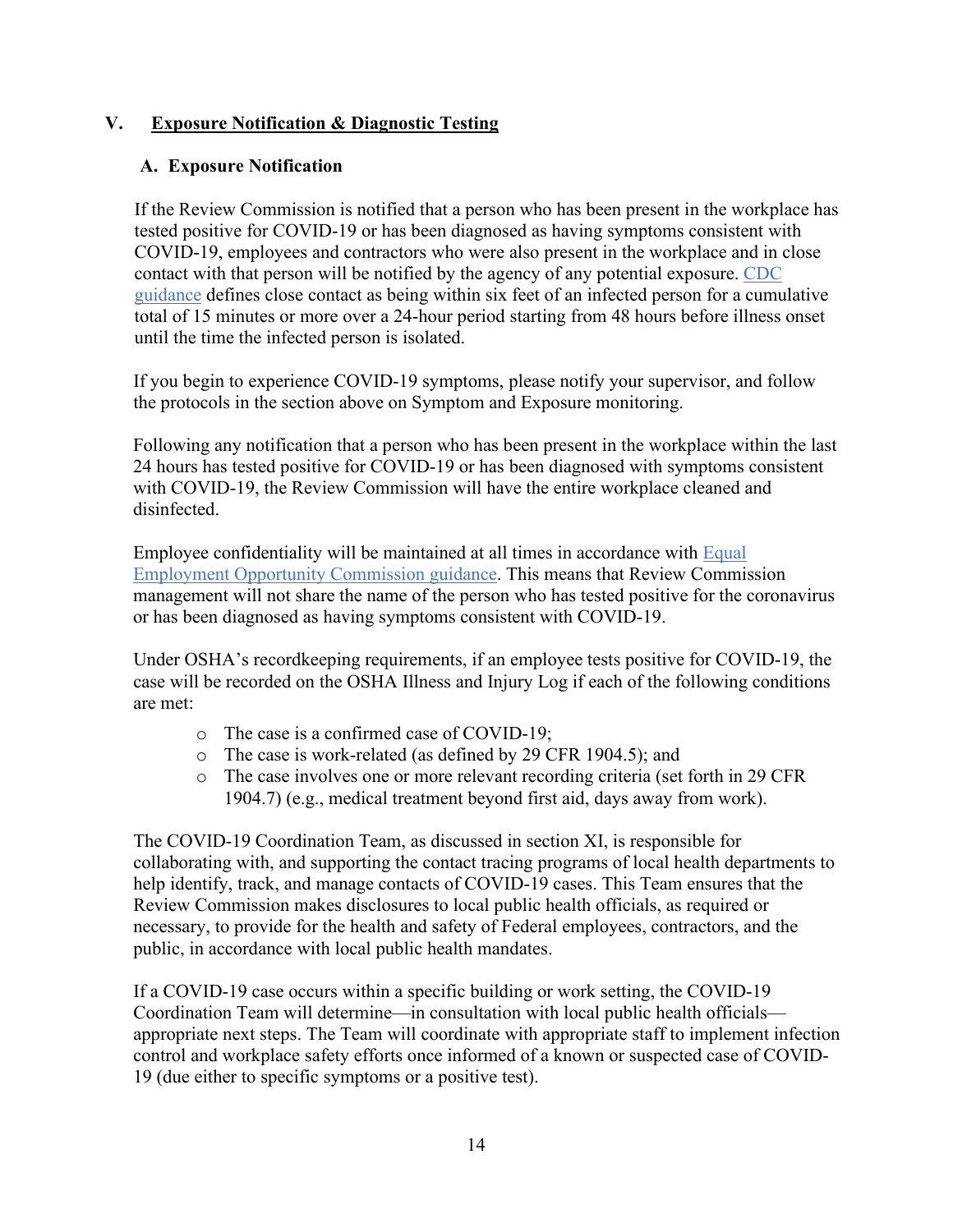# <span id="page-16-0"></span>**B. Diagnostic Testing**

If you have been exposed to COVID-19 at work, it is recommended that you receive a diagnostic test (e.g., a PCR, or antigen test, that has been [authorized by the Food and Drug](https://www.fda.gov/medical-devices/coronavirus-disease-2019-covid-19-emergency-use-authorizations-medical-devices/in-vitro-diagnostics-euas-antigen-diagnostic-tests-sars-cov-2)  [Administration\)](https://www.fda.gov/medical-devices/coronavirus-disease-2019-covid-19-emergency-use-authorizations-medical-devices/in-vitro-diagnostics-euas-antigen-diagnostic-tests-sars-cov-2) to detect current infection. Please refer to the CDC guidance set forth in the chart above in Section IV regarding exposure and testing. The Review Commission will reimburse an employee for the cost of any diagnostic testing. Contractors are responsible for all costs associated with any diagnostic testing.

# <span id="page-16-1"></span>**VI. Workplace Safety and Health Protocols**

If you are an employee or contractor performing duties in a Review Commission worksite, you must do all that you can to keep yourself and your co-workers safe and healthy.

Onsite health and safety protocols depend upon [COVID-19 community levels](https://www.cdc.gov/coronavirus/2019-ncov/science/community-levels.html) for the counties/territory where the National and Regional offices reside (e.g., District of Columbia, Denver, and Fulton). The COVID-19 Coordination Team will track community transmission levels in these areas at least weekly to determine when mask-wearing and other health and safety measures recommended by the CDC and the Safer Federal Workforce Task force are required.

- When the level of transmission in the county/territory where a Review Commission office resides is **high**, all employees and contractors must—regardless of vaccination status—wear a facemask that meets CDC Guidelines in the workplace and practice social distancing.
- When the level of transmission in the county/territory where a Review Commission office resides is **medium or low**, employees and contractors are not required to wear a facemask, regardless of vaccination status. Employees and contractors whose vaccinations are up to date are not required to socially distance in the workplace. Employees and contractors who are unvaccinated or whose vaccinations are not up to date must socially distance regardless of community level.
- Employees and contractors are encouraged to continue to practice mask-wearing and social distancing at the workplace when the level of transmission in the county/territory where a Review Commission office resides is **medium**, but the transmission levels of surrounding local counties from which employees/contractors travel to the office are high.
- Where a locality imposes more protective pandemic-related safety requirements, those requirements must be followed by agency employees and contractors, in agency buildings, in agency-controlled indoor worksites, and on agency lands within that locality.

In addition to the protocols above, and regardless of vaccination status, please do your part to ensure that no more than two individuals are in the restrooms and breakrooms at any given time.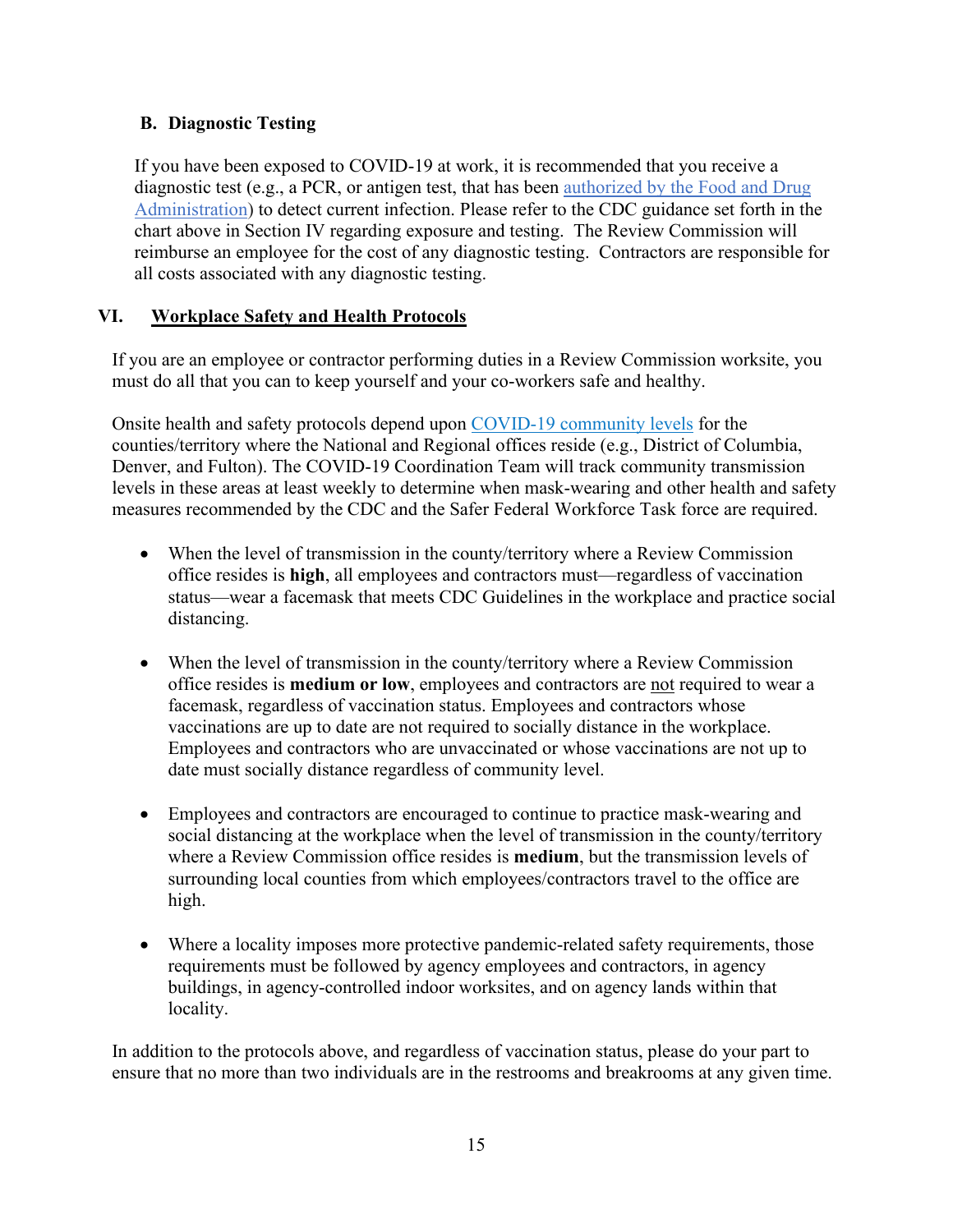Further, any in-person meeting, gathering, or training session initiated by an employee or contractor of the Review Commission must include an option for employees and contractors to attend the meeting virtually, using Zoom or Teams, or by telephone. Employees and contractors who cannot attend or do not feel comfortable attending an in-person meeting, gathering, or training session may attend virtually or by telephone, either from their telework location or from their workstation in the office. Any in-person meeting or gathering attended by more than fifty participants must be approved by the COVID-19 Coordination Team.

<span id="page-17-0"></span>To assist with maintaining a safe and healthy environment, the Review Commission has installed plexiglass partitions in work areas that are shared by more than one employee. In addition, the Review Commission will continue to provide HEPA air purifiers to employees and contractors upon request for use in their individual office workspace. An air purifier can effectively reduce allergens, bacteria, and viruses in office air, creating a healthier indoor environment.

#### **VII. Use of Personal Protective Equipment (PPE) & Cleaning Supplies**

Supplies of hand sanitizer, disinfectant spray, wipes, paper towels, facemasks, and disposable gloves are available for your use in central locations throughout the workplace. All PPE must be properly disposed of in specially marked containers located in common areas of the workplace. Please do not remove any agency-provided supplies from workspaces and common areas. Be courteous and responsible—do not use more supplies and PPE than needed to perform your duties safely.

If you are unable to use or wear required PPE in the workplace due to a disability, please notify your supervisor to request a reasonable accommodation. (See Section III for additional information).

#### <span id="page-17-1"></span>**A. Best Practices for Facemasks**

The Review Commission provides disposable facemasks for use by its employees and contractors in the workplace. Employees and contractors are encouraged to follow the directions listed below to properly use and maintain facemasks.

- o Wash reusable facemasks whenever they get dirty or at least once daily.
- o Throw out a disposable facemask after wearing it once.
- o Always wash your hands after handling or touching a used facemask.

Facemasks are made to contain droplets and particles you breathe, cough, or sneeze out. If they fit closely to the face, they can also provide some protection from particles spread by others, including the virus that causes COVID-19. Therefore, it is important to [check that the](https://www.cdc.gov/coronavirus/2019-ncov/your-health/effective-masks.html)  [facemask](https://www.cdc.gov/coronavirus/2019-ncov/your-health/effective-masks.html) fits snugly over your nose, mouth, and chin.

Employees and contractors may also make or purchase their own facemasks (including those made of cloth) consistent with [CDC guidelines](https://www.cdc.gov/coronavirus/2019-ncov/prevent-getting-sick/about-face-coverings.html) for use in the workplace. Cloth facemasks can be made from a variety of fabrics and many types of cloth facemasks are available. The CDC recommends wearing a cloth facemask with 1) a proper fit over your nose, mouth, and chin to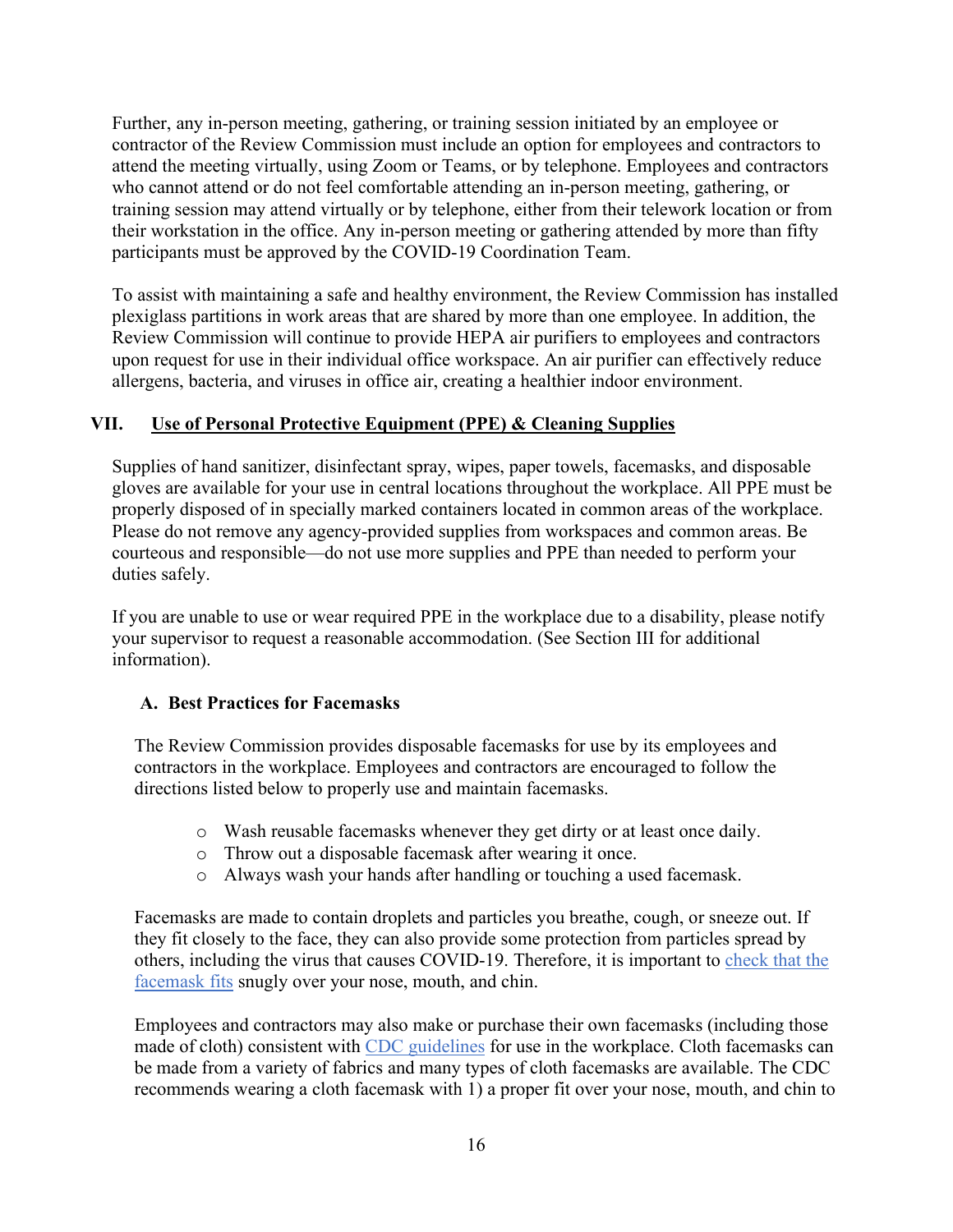prevent leaks; 2) multiple layers of tightly woven, breathable fabric; 3) nose wire; and 4) fabric that blocks light when held up to bright light source. Novelty or non-protective masks, masks with ventilation valves, or face shields as a substitute for masks will not be permitted.

# <span id="page-18-0"></span>**B. Handwashing**

The CDC advises that regular handwashing is one of the best ways to remove germs, avoid getting sick, and prevent the spread of germs to others. Please clean your hands often by washing with soap and water for at least 20 seconds, especially after you have been in a public place, touch common surfaces such as door handles, or blow your nose, cough, or sneeze. If soap and water are not readily available, use a hand sanitizer that contains at least 60% alcohol. Avoid touching your eyes, nose, and mouth with unwashed hands. For more information about handwashing, visit the CDC's handwashing website [here.](https://www.cdc.gov/coronavirus/2019-ncov/global-covid-19/handwashing.html)

# <span id="page-18-1"></span>**VIII. Building Management Initiatives**

# <span id="page-18-2"></span>**A. National Office**

Beacon Capital Partners and their property management team continue to work diligently to ensure the safety of all building tenants and visitors. Below is a summary of the key elements of their approach.

# *General Building Health and Safety Plan –*

- There are enhanced tenant and visitor management guidelines.
- Hand sanitizer stations are available throughout common areas and at points of access, including elevators.
- Building employees are required to wear facemasks when community transmission levels are high, or local laws or regulations require mask-wearing.
- Bathrooms that did not have touchless fixtures have been transitioned to touchless.

# *Building Disinfection and Cleaning –*

- Best-practice protocols are in place for cleaning and disinfection to help minimize any contamination of surfaces (fomites), particularly common area high touchpoints (i.e., doorknobs, handrails, elevator cabs, turnstiles, kiosks, parking pay stations).
- All cleaning solutions and disinfectants are Environmental Protection Agency (EPA) approved.

*Building Operations –*

- Inspections and maintenance of all building systems are ongoing to ensure that they remain in good working order and are operating properly.
- The heating, ventilation and air conditioning system will continue to operate with high-efficiency filters.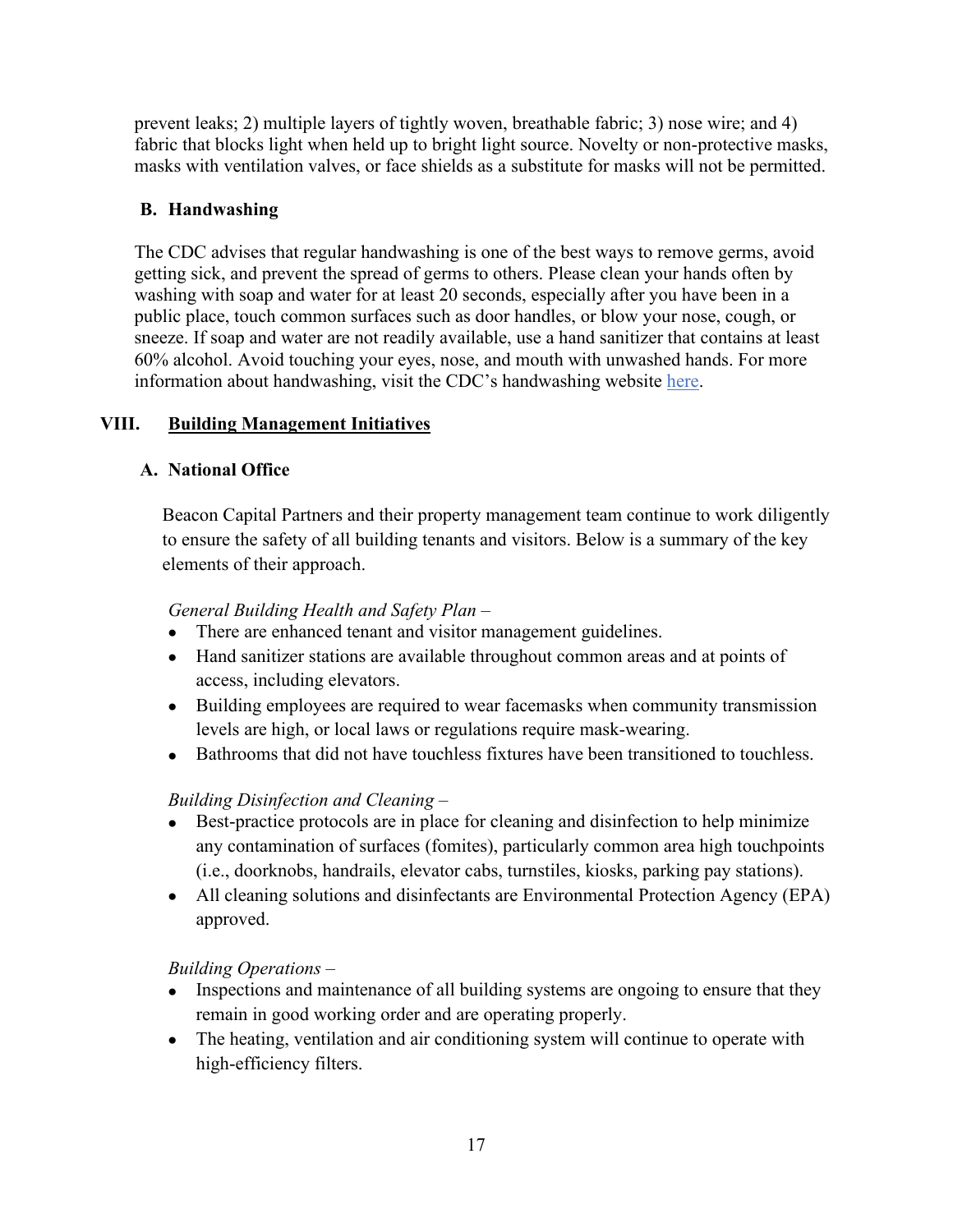*Personal Protection and Procedures for Building Employees –*

- Building staff, including property management, security, engineering, and janitorial, will continue to comply with all appropriate CDC-recommended personal protective equipment protocols.
- Delivery personnel will only be admitted with appropriate protective equipment.
- Contractors are required to provide written confirmation that they have properly screened employees per District of Columbia protocols and to ensure compliance with CDC and OSHA guidelines before entering agency workspace.

#### <span id="page-19-0"></span>**B. Denver and Atlanta Regional Offices**

<span id="page-19-1"></span>These facilities are managed by the GSA. GSA's custodial staff will continue to clean these facilities according to CDC guidelines. All cleaning products are EPA approved. GSA building management staff will continue to take health and safety precautions that are consistent with updated CDC guidance. These buildings meet all CDC requirements for indoor ventilation.

#### **IX. Travel**

#### <span id="page-19-2"></span>**A. Temporary Duty Travel**

As a result of a court order, the CDC's January 29, 2021 [Order](https://www.cdc.gov/quarantine/masks/mask-travel-guidance.html) requiring masks on public transportation conveyances and at transportation hubs is no longer in effect. Therefore, the CDC will no longer enforce the Order. However, the CDC continues to recommend that people wear facemasks in indoor public transportation settings.

The Review Commission will take no action to implement or enforce the masking requirement for employees who travel for official government business. All employees should adhere strictly to CDC for [domestic](https://www.cdc.gov/coronavirus/2019-ncov/travelers/travel-during-covid19.html) and [international](https://www.cdc.gov/coronavirus/2019-ncov/travelers/international-travel-during-covid19.html) before, during, and after travel for official agency business. There are no agency restrictions on official domestic travel beyond those already established in Review Commission policies. (See OSHRC 21 - Travel and Transportation for additional information).

For official international travel, all employees coming to the United States from abroad are [required](https://www.cdc.gov/coronavirus/2019-ncov/travelers/testing-international-air-travelers.html) to have a negative COVID-19 viral test result no more than one day before the flight to the United States departs or they must show documentation of recovery from COVID-19 within the previous 90 days before boarding a flight to the United States (i.e., your positive COVID-19 viral test result on a sample taken no more than 90 days before the flight's departure from a foreign country **and** a letter from a licensed healthcare provider or a public health official stating that you were cleared to travel).

The cost of testing for COVID-19, required for official domestic and international travel and not available through a Federal dispensary or not covered (or reimbursable) through travel insurance, can be claimed in a travel voucher as a Miscellaneous Expense under agency travel policies. (See OSHRC 21 - Travel and Transportation for additional information).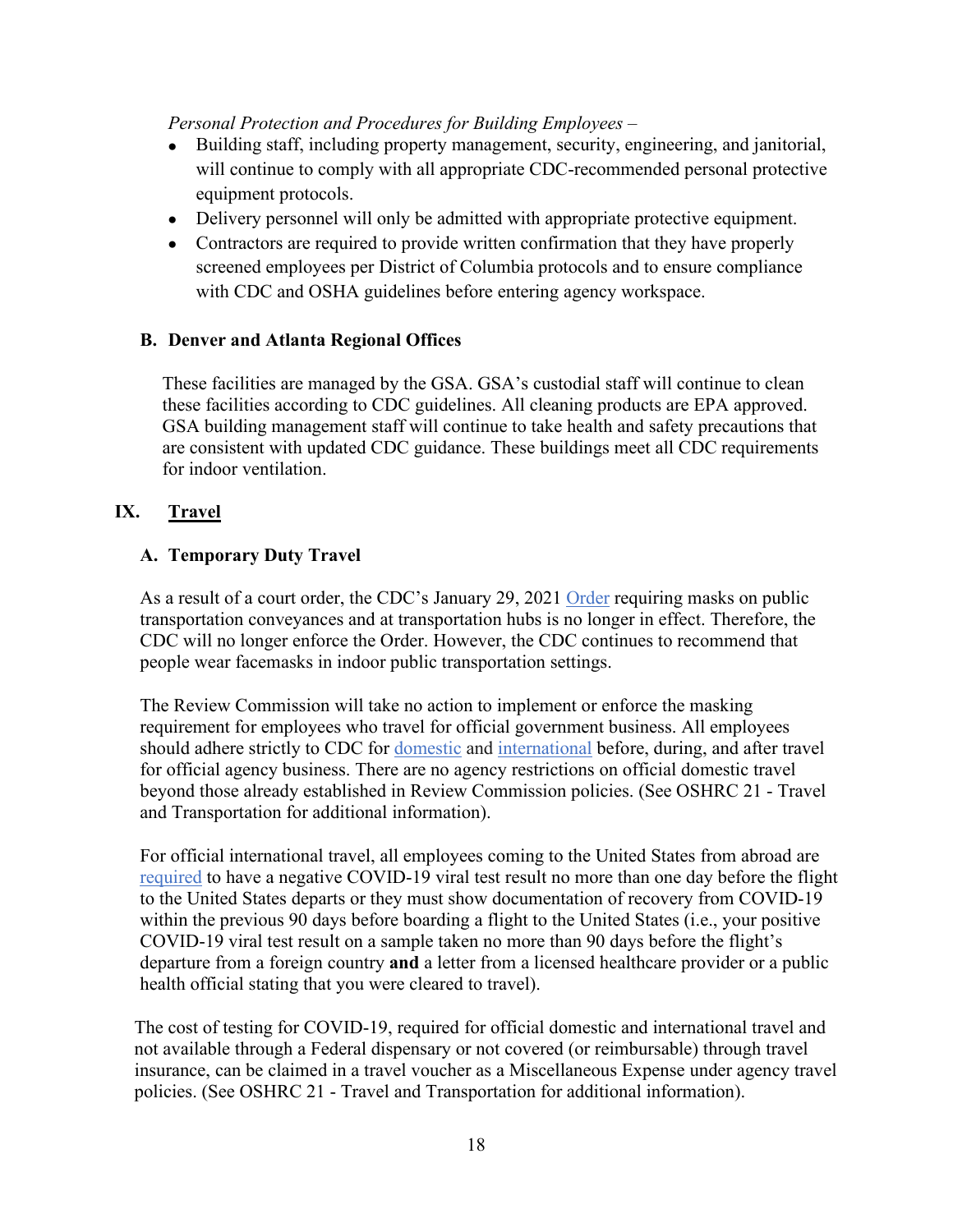Employees who are fully vaccinated and returning from official international travel should get tested with a viral test 3-5 days after completing their travel; self-monitor for COVID-19 symptoms; if symptoms develop, isolate, and get tested; and follow all recommendations or requirements of their local United States destination after travel.

In accordance with OSHRC 21 – Travel and Transportation, you are encouraged to use airline carriers that offer contract city pair fares. Contract city pair fares are discounted airfares negotiated under the GSA's City Pair Program that offer federal travelers a fare that is below standard commercial rates. If you are having difficulty finding an airline carrier that offers the contract city pair fare, please contact the Travel Management Center at (800) 347-9779 to search for government rates for your destination. Additional resources for official travel can be found on the [GSA COVID-19 Information Site.](https://www.gsa.gov/governmentwide-initiatives/emergency-response/covid19-coronavirus)

# <span id="page-20-0"></span>**B. Commuting**

Employees and contractors using public transportation to commute to and from the workplace must follow CDC guidance governing these services (e.g., mask wearing). If a mass transit agency has limited the services it provides due to the pandemic such that it will impact your ability to travel to and from the office in a timely manner, you should notify your supervisor and an adjustment to your work schedule may be approved at your supervisor's discretion.

# <span id="page-20-1"></span>**X. Telework**

Requirements for the Review Commission's telework program are set forth in OSHRC 8 - Telework Directive. The program permits an eligible employee to telework as infrequently as one day per week or as frequently as three days per week. (See OSHRC 8 - Telework Directive for additional information).

# <span id="page-20-2"></span>**XI. COVID-19 Coordination Team**

<span id="page-20-3"></span>As required by [OMB M-21-15,](https://www.whitehouse.gov/wp-content/uploads/2021/01/M-21-15.pdf) the Review Commission has established a COVID-19 Coordination Team. This Team consists of the Chairman or designee, Chief Counsel to the Chairman, Executive Director, General Counsel, and a public health expert assigned to the agency by the CDC. This Team will meet regularly to review compliance with agency COVID-19 workplace safety plans and protocols, consider potential revisions to agency COVID-19 workplace safety plans and protocols, and any other operational needs. As relevant and necessary, the Team coordinates facility safety planning with GSA and/or the lessor's designated representative. The Team also coordinates all contractor safety protocols with the agency's Contract Specialist.